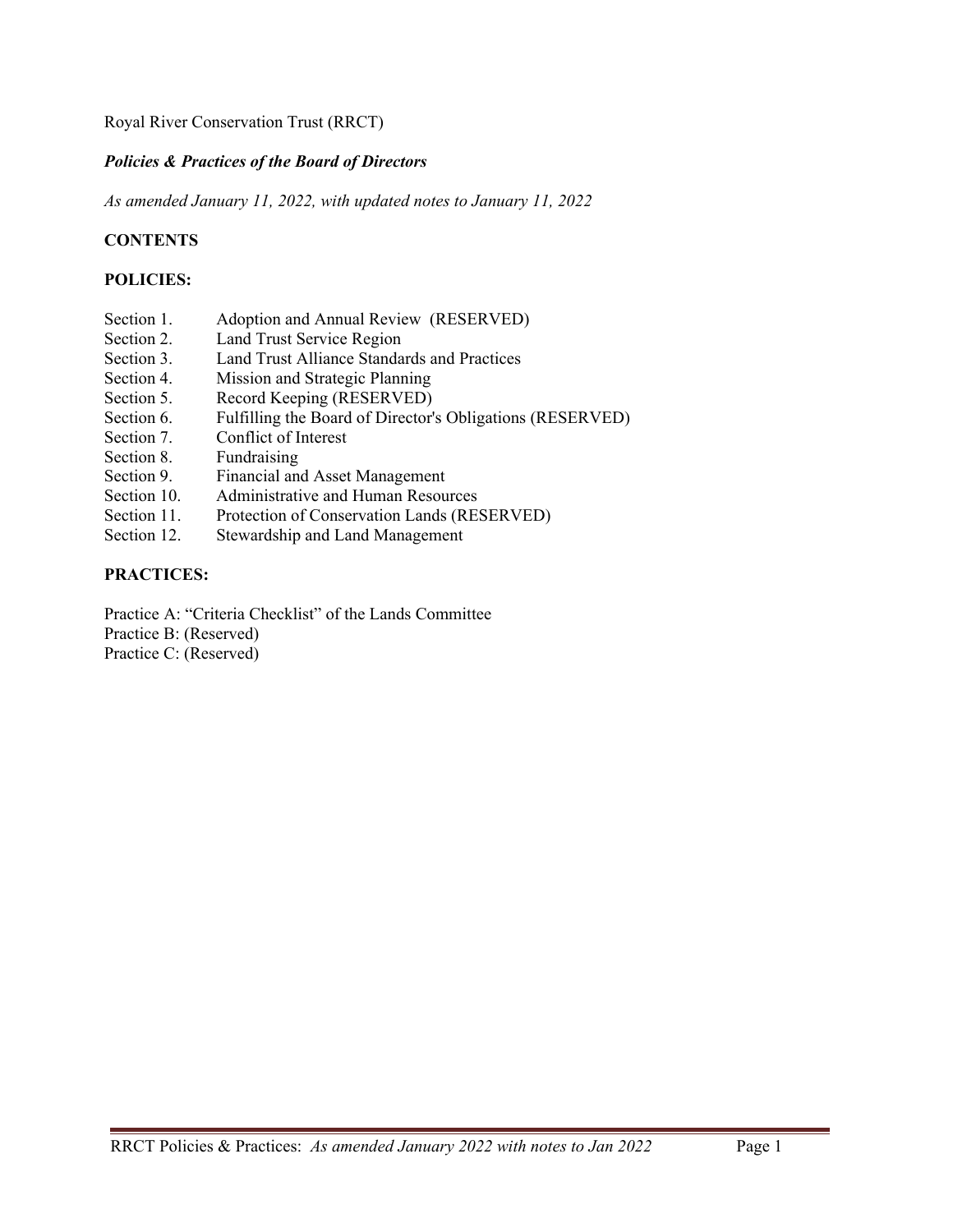#### Section 1. Adoption and Annual Review (Reserved)

NOTE: RRCT's bylaws include several provisions that overlap with policy which may be relevant as this policy document is reviewed. See especially notes below on disposition of conservation interests.

Section 2. Land Trust Service Region: The Royal River Conservation Trust works in the communities that comprise the Royal River watershed. RRCT's Bylaws further characterize the region, consistent with this section.

Section 3. Land Trust Alliance Standards and Practices

*Adopted on August 2, 2005; Amended on February 28, 2012; amended on November 14, 2017* 

WHEREAS, the Board and Staff of the Royal River Conservation Trust has reviewed Land Trust Standards and Practices ("the Standards"), first published by the Land Trust Alliance in 1989, and with the most recent revision effective February 3, 2017; and,

WHEREAS, the Royal River Conservation Trust agrees that the Standards are the ethical and technical guidelines for the responsible operation of a land trust;

NOW, THEREFORE, BE IT RESOLVED THAT the Board of Directors of the Royal River Conservation Trust hereby adopts and commits to implementing the Standards as guidelines for the organization's operations.

NOTE: RRCT's board has noted certain LTA guidelines that RRCT does not immediately intend to adopt as policy, especially where the cost of compliance outweighs perceived value or cost-efficacy. Especially, RRCT has not yet sought formal external financial review but instead employs an independent CPA assigned to work to an external review standard. Additionally, the Board has declined to adopt term limit policies.

Section 4. Mission & Strategic Planning

*Adopted as amended May 22, 2012; revised May 10, 2016.* 

Mission: The Royal River Conservation Trust conserves the natural, recreational, scenic, agricultural, and historic resources of the Royal River region for all residents and visitors.

Vision: The Royal River Conservation Trust envisions ecologically healthy lands and waters that support recreational and commercial activities for all of us forever.

#### Guiding Principles:

I. DIG DEEP. We conserve land in the Maine communities that comprise the Royal River watershed. We envision the Royal River's communities woven together with accessible rivers, streams and corridors of conservation land. Protection of working farms supports local farmers, provides locally grown food, and maintains Maine's rich agricultural heritage. Protection of varied landscapes supports diverse wildlife, clean water, and resilient ecology.

II. EXEMPLARY STEWARDSHIP. The watershed's conserved lands should have exemplary management, accessibility, and promotion.

III. ROYAL RIVER EXPLORATIONS: Connected waterfronts, preserves, and forests provide a growing population with places to explore, learn, and nourish the soul.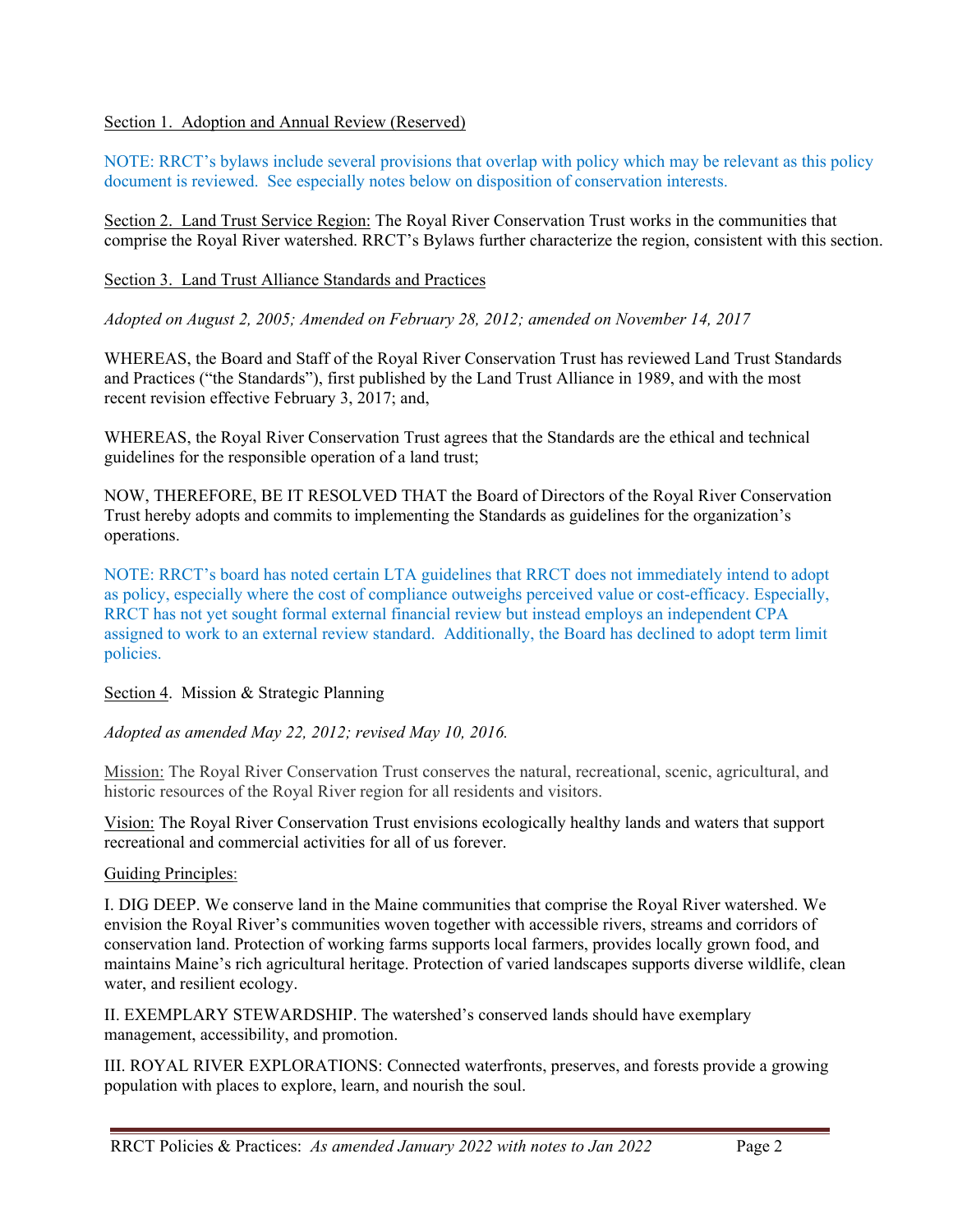IV. HEALTHY AQUATIC ECOSYSTEMS: We work to protect, improve and restore the water resources of the Royal River watershed and Casco Bay. Healthy aquatic ecosystems will be more resilient in the face of global climate change and will be better able to meet the ever-growing demand by humans for clean water, food, jobs, and recreation.

V. STRATEGIC ORGANIZATIONAL ALIGNMENT: We work closely with private landowners and municipalities to accomplish shared goals. We are strategically and operationally aligned with other land trusts and conservation groups that also work in the twelve communities of the Royal River watershed.

VI. STRENGTH AND CREDIBILITY: We are a regional non-profit land trust supported by a growing membership of all ages and backgrounds. We are an organization of professional staff and volunteers, guided by the national land trust community's highest standards and best practices.

Section 5. Record Keeping (RESERVED)

Section 6. Fulfilling the Board of Director's Obligations (RESERVED)

Section 7. Conflict of Interest

#### *Adopted March 13, 2007; Amended September 13, 2016.*

Preamble: Royal River Conservation Trust's (RRCT's) effectiveness is especially dependent upon its credibility. It is essential to maintain our reputation for objectivity and fairness. At the same time, it is predictable that individual board members, as landowners and community members, may be potential participants in RRCT programs or serve on municipal boards. Therefore, it is appropriate for RRCT to adopt specific policies and rules to address real or apparent conflicts of interest. RRCT's bylaws also include a prohibition against private gain and against compensation of directors.

Definitions: A conflict of interest exists whenever an insider has a material financial interest in a transaction or project under consideration by the RRCT board of directors.Insiders are defined as board and staff members, substantial contributors, parties related to the above, those who have an ability to influence decisions of the organization and those with access to information not available to the general public. The IRS generally considers "insiders" or disqualified persons under IRC §4598 to be persons who, at any time during the five-year period ending on the date of the transaction in question, were *in a position to exercise substantial influence over the affairs of the organization*. "Insiders" generally include: *board members, key staff, substantial contributors* [see IRC §507(d)(2)]*, parties related to the above and 35-percent controlled entities*. While these are strict definitions within the tax code, land trusts are advised to take an even more proactive approach to the potential damage that conflicts of interest may cause an organization and also include in the definition of "insiders" *all staff* members and *those with access to information not available to the general public* (such as certain volunteers). Related parties is defined by the IRS to include spouse, brothers and sisters, spouses of brothers and sisters, ancestors, children, grandchildren, great-grandchildren and spouses of children, grandchildren and great-grandchildren.

Director's Obligations: Each member of the board of directors has the following responsibilities and obligations:

(1) To disclose to the board the existence of any real or apparent conflict of interest.

(2) To abstain from discussing any issue involved in a conflict of interest, unless requested by the board, or a committee thereof, to give information on the issue.

(3) To recuse himself or herself from board or committee discussions on any such project or transactions involving a conflict of interest, unless requested by the board or committee to give information on the issue.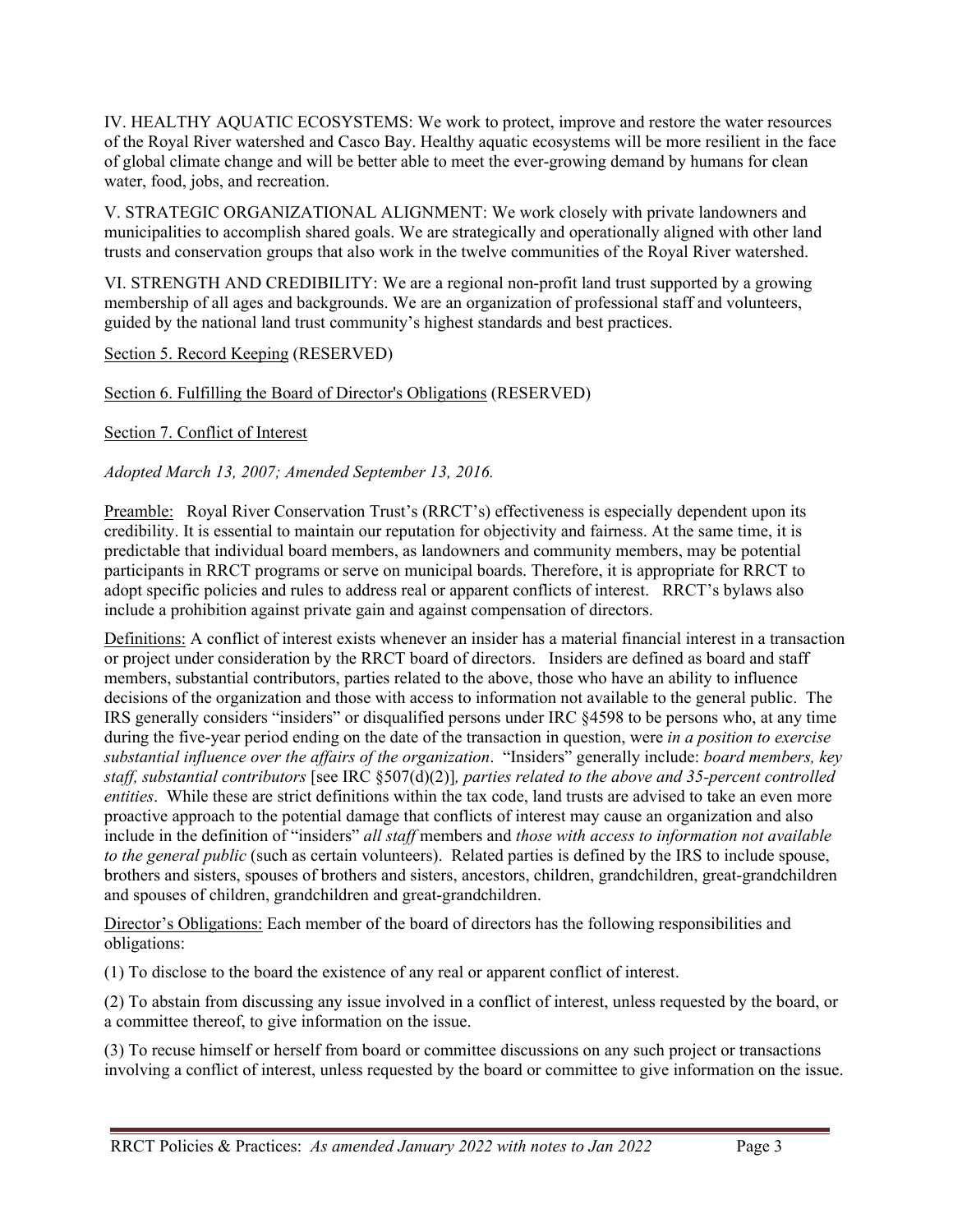(4) To abstain from voting on any such issue.

(5) If so requested by the board, to take a temporary leave of absence from the board of directors, until the matter, giving rise to the conflict of interest has been resolved.

Board's Obligations: If a transaction or project of RRCT involves a conflict of interest, whether real or apparent, by a member of the board of directors or staff, the board shall do the following:

(1) Approve of such project or transaction only if the board makes specific findings that

(A) the transaction or project

(i) is fair and benefits RRCT and its objectives; and

 (ii) is approved with full knowledge of the economic benefit to the director involved in the conflict of interest; and

 (B) that the affected director has not participated in the vote approving the transaction or project and was in fact absent both during the discussion of the transaction or project, and at the time the board voted thereon.

All such approvals shall be reflected and detailed in meeting minutes.

(2) If the board determines that the nature and magnitude of the conflict of interest warrants the same, the board shall request that the affected director take a leave of absence from the board of directors in writing.

Section 8. Fundraising

Section 8.1 Mailing List Policy

*Adopted on July 15, 2003; Amended February 28, 2012* 

It is the policy of the Board of Directors of the RRCT not to share its mailing list without express approval of the Board of Directors.

#### Section 9. Financial and Asset Management

*Adopted October 21, 2003; Amended February 28, 2012; Repealed and replaced April 16, 2013; Amended September 13, 2016; Amended July 17, 2018* 

Section 9.1 Financial and Asset Management policy overall purpose

The overall purpose of this Financial and Asset Management policy is to ensure that there is a clear understanding of the objectives and operation of the various categories of reserves on the part of the Board, the Finance Committee and our donors, both present and future. These policies are established outlining the objectives and goals of various reserves and funds in order that:

a) There be a clear understanding on the part of the Board of the investment objectives and policies of the reserves so as to minimize the chance of the Board being surprised by losses or gains that should be expected to occur during various stages of a market cycle.

b) Investment management decisions be made in accordance with this policy.

c) The Directors have a meaningful basis for the evaluation of management of the reserves and funds.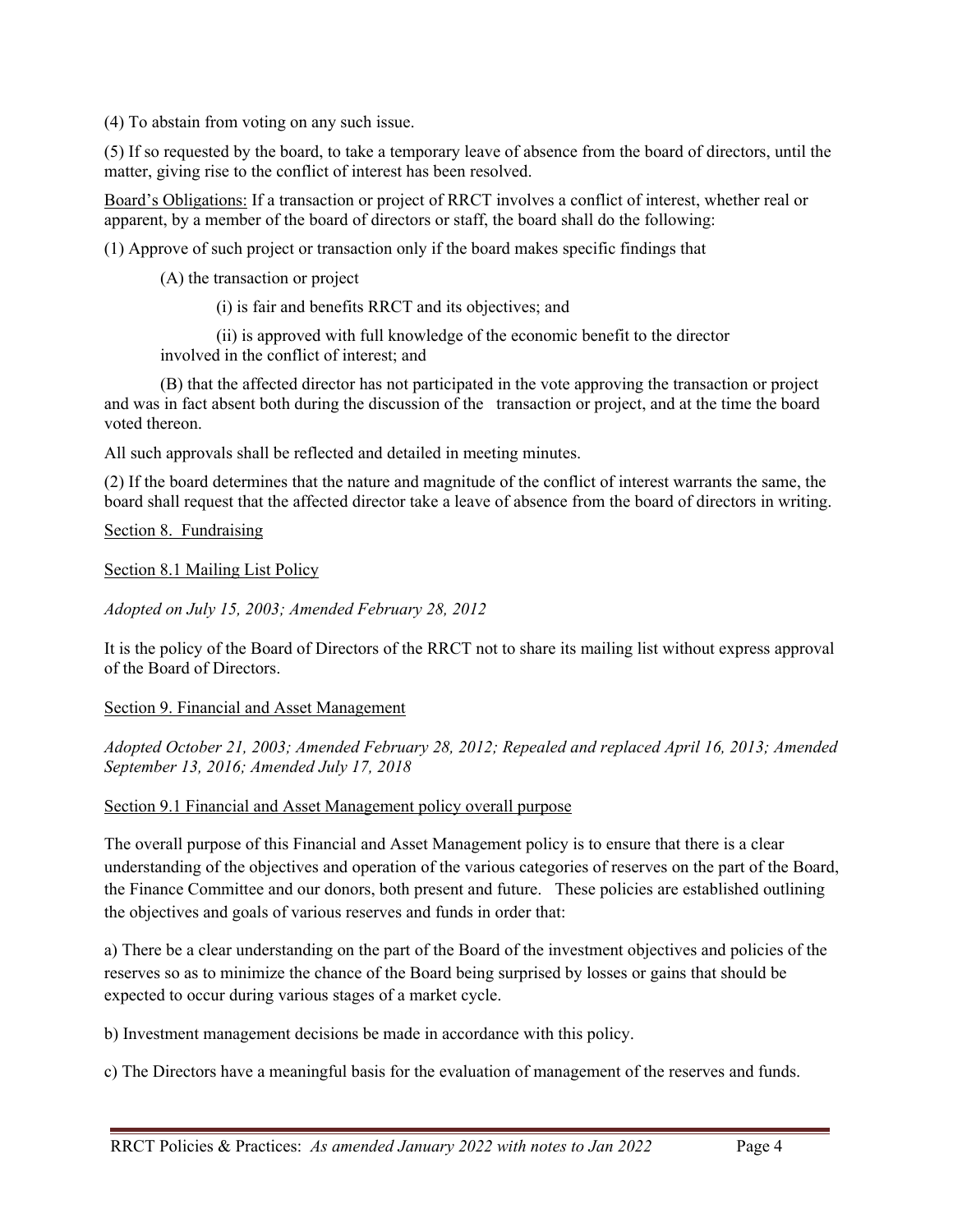d) Donors be provided with consistent confidence on the intended use of their funds and the operations of the organization.

The investment and management of the various reserves is for the purpose of providing a stable financial environment within which RRCT can conduct its programs and objectives governed by its bylaws and other policies and practices.

# Section 9.2 Reserve Funds created and named

9.3: Stewardship Reserve Fund (SRF), consisting of component board-designated (BD) and donor-advised funds; donor-advised funds including both Temporarily Restricted (TR) and Permanently Restricted (Endowment) funds.

9.4: Operating Reserves.

9.5: Near-Term Opportunity Reserve Fund (NTORF).

9.5A: Land Acquisition Reserve Fund (LARF)

# 9.3 Stewardship Reserve Fund (SRF): Purpose, Objectives, Assets, Spending

9.3.a. SRF Purpose and History. When RRCT acquires conservation easements or properties, it often accepts the responsibility to monitor, enforce, and provide stewardship to the conservation values for perpetuity, as guided by RRCT bylaws, deeds and agreements, Maine law, and other guidance or law. RRCT by policy therefore aims for secure long-term sources of funds to support its mission and to care for its properties for perpetuity. RRCT aims to resist property-specific or task-specific stewardship reserve funds, but rather noting efficiency and overlapping tasks RRCT aims for pooled funds to support the entire organization and all of its properties and its mission-critical needs.

The Stewardship Reserve Fund (SRF) is created and named by this policy, and consists of funds now renamed and pooled, but consisting of three component funds which shall be accounted for separately:

- SRF board-designated component: although the principal may be drawn down by the board, the general goal for this component is to maintain the principal value and use only the income per Section 9.3.d (SRF Spending Policy)
- SRF donor-advised Permanently Restricted (Endowment) component: the original principal may not be drawn down by the board. Income shall be used consistent with Section 9.3.d (SRF Spending Policy.)
- SRF donor-advised Temporarily Restricted component: the principal may be drawn down by the board for stewardship purposes, but not for any purpose. The component is otherwise identical to the SRF board-designated component.

The RRCT investment policy for the SRF is based on the following underlying principles: the SRF has an indefinite, long term time horizon; that investments that participate in the growth of the global economy are an essential component of any long term investment mix and that inflation will erode the purchasing power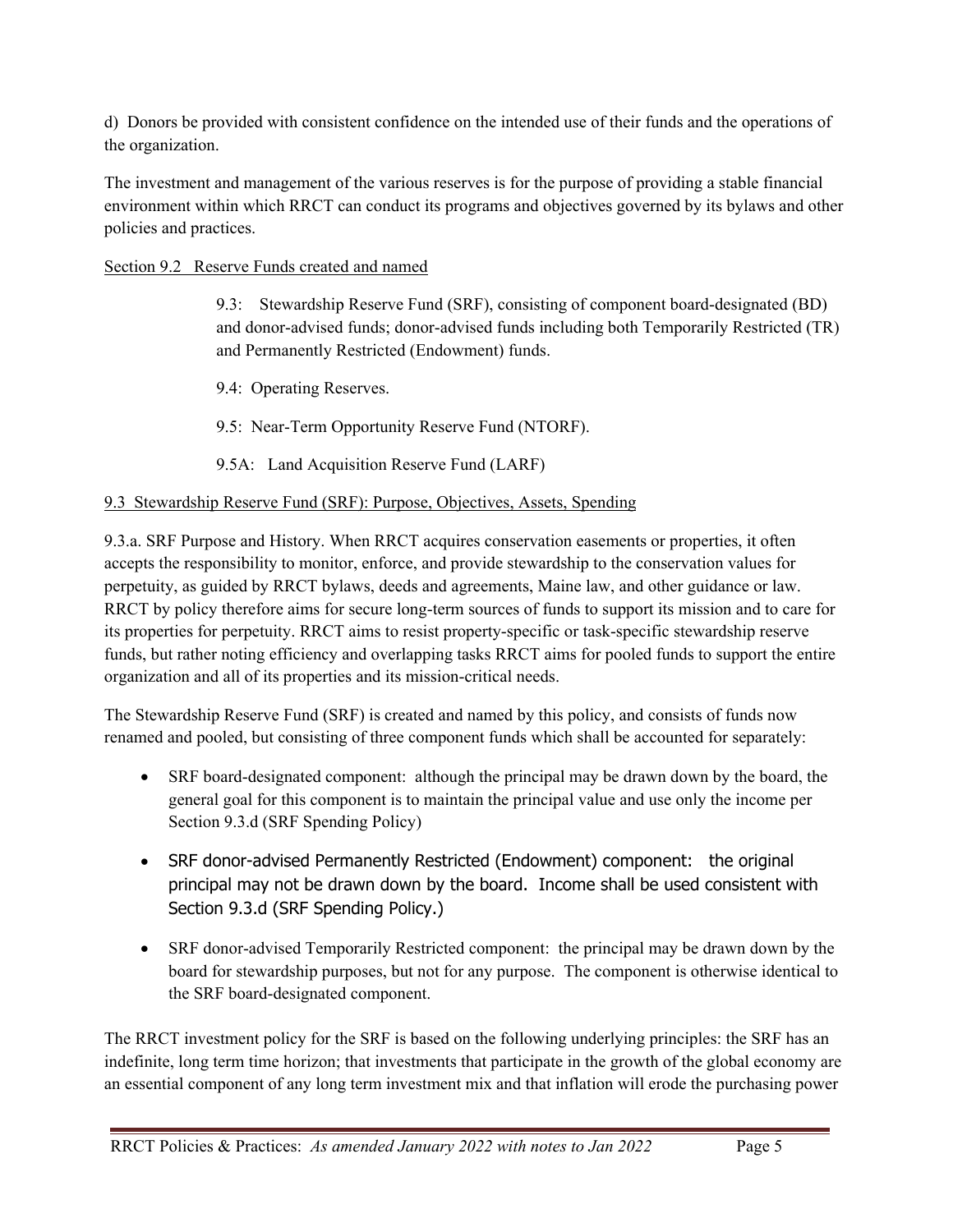of the income from the reserves and must be factored in to any investment management and spending decisions.

9.3.b. SRF Objectives. The establishment of investment objectives does not ensure that desired results will be achieved and sustained and is instead based on the underlying assumptions set out above and current standards for prudent investors:

- Expect a minimum rate of return, over time, equal to an inflation adjusted rate on a risk-free investment such as a long-term US treasury bond
- Preserve the inflation adjusted value of the SRF recognizing that for periods of time, market volatility may cause the value of the SRF to fluctuate and even decline
- Create a stream of payments that can be used to support the mission of the RRCT

The Board may at its discretion decide to retain the investment returns from the SRF until a threshold dollar value of the SRF has been reached. This may be used as a method of augmenting the growth of the SRF and not a replacement for donations and gifts.

9.3.c. SRF Asset Allocation. Because of the long term nature of the SRF, a significant portion of the funds will be invested in long term assets including the following: US equities having large, medium and small market capitalizations; international equities including developed and developing economies; US government and quasi-governmental agency debt; corporate debt having a rating from one of the major rating agencies of investment grade; international debt having a rating from one of the major rating agencies of investment grade; tangible assets using financial instruments rather than holding the assets themselves; tactical hedging strategies.

The reserve funds portfolio should be diversified and may use any structure to participate in any of the above listed asset classes including mutual funds, exchange traded funds, real estate investment trusts, individual securities as long as the investments used are widely available, highly liquid and can be purchased, sold and priced daily during normal trading hours.

9.3.d: SRF Spending Policy. The spending policy of the Stewardship Reserve Fund is based on a total return formula. "Income" will consist of interest, dividends and capital appreciation of the underlying financial assets.

The Board of Directors must approve the annual distribution of the Stewardship Reserve Fund income. Annual spending will not exceed four percent of the fund's value at the beginning of the year; and also will not exceed the rolling average of the previous sixteen quarters of the fund's annualized returns, minus the then-current US Consumer Price Index.

The Board may decide to delay the spending policy terms for the SRF until a particular dollar value of the SRF has been met.

9.3.E: SRF Asset Allocation Guidelines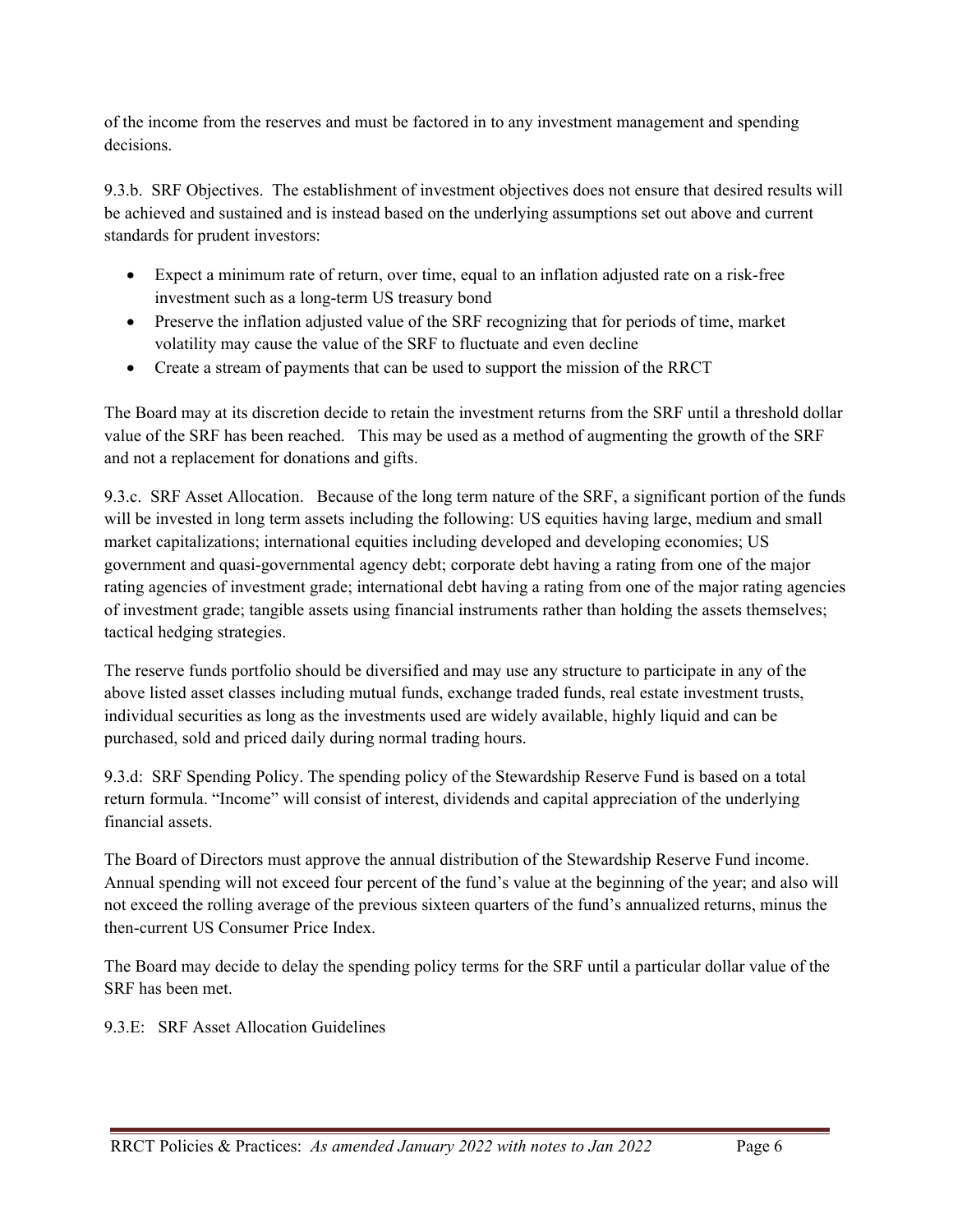|                       | Minimum Percentage | Maximum Percentage |
|-----------------------|--------------------|--------------------|
| <b>Total Equities</b> | 20%                | 60%                |
| Fixed Income          | 30%                | 70%                |
| Other                 | 0%                 | 20%                |
| Cash Equivalents      | 0%                 | 30%                |

Up to 30% of equities may be invested in foreign securities-

9.3.f: SRF Accounting. The regular financial reports of the Treasurer and the organization shall account for the SRF as a distinct fund, and also with two distinct component funds described above.

# 9.4. Operating Reserves:

The Board maintains unrestricted operating reserves to provide a cushion against seasonal fluctuations in the RRCT's sources of revenue and to support the organization if there was a sustained reduction in fundraising or grant awards. The goal of the balance of the operating reserves on January first of each year is no less than seventy five percent of the prior year's operating budget and should be replenished through the year to address cash flow needs, or to address unusual spending needs such as land acquisitions. Operating reserves typically have liquidity, and shall be limited to: FDIC insured bank checking and savings accounts; bank money market accounts; money market mutual funds; Certificates of Deposit having a maturity of one year or less or longer if penalties for early withdrawal are acceptable; US treasury securities having a maturity of one year or less. Operating reserves are expected to be drawn down routinely pursuant to an annual budget and other board decisions, fluctuating significantly through the year.

# 9.5 Near-Term Opportunity Reserve Fund (NTORF) Principles, Objectives, Assets, Spending

9.5.a NTORF Principles: RRCT maintains various donor-advised, board-advised, or undesignated project accounts for various near-term purposes. In some cases these are grants revenues that won't be drawn down immediately, or acquisition project accounts that await a closing, or parcel-specific project accounts that may be used in the near term, or revenues earmarked by the board for later initiatives. Collectively, these various project accounts call for the creation of the Near-Term Opportunity Reserve, to manage funds that may not be spent in the current year, but are not long-term reserves. The NTORF investment policy is based on the following underlying assumptions: this fund has an intermediate time horizon of one to five years; that the board expects to use some or all of the assets in this fund for various purposes in furtherance of its mission and support of the monitoring, improvement or acquisition of property within the Royal River watershed.

9.5.b. NTORF Objectives: The establishment of investment objectives does not ensure that desired results will be achieved and sustained and is instead based on the underlying assumptions set out within this policy and current standards for prudent investors:

- Expect a minimum rate of return, over time, equal to the rate on a risk-free investment such as a short-term US treasury bond
- Preservation of capital so as to minimize the probability of substantial losses of principal.
- Minimize short term volatility.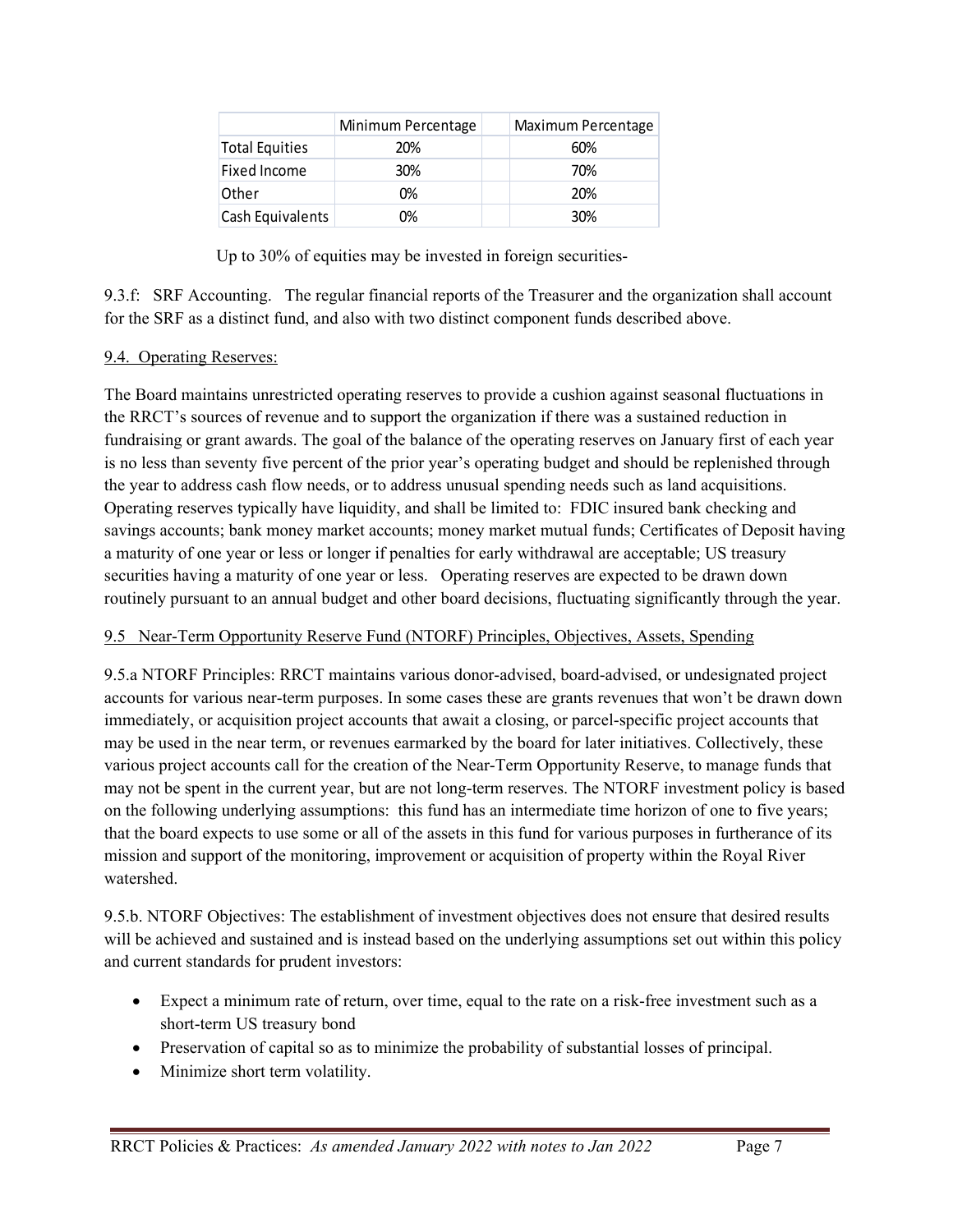Due to the near-term time horizon and uneven nature of some future distributions, assets in the fund should not be put at significant risk of loss. The NTORF is expected to be shifted into the operating reserves in the context of annual budget and other board decisions, such as land acquisition decisions. NTORF drawdowns may be integrated or replace distributions from the operating reserves to the extent that NTORF is drawn upon for cash flow purposes, as necessary.

9.5.c. NTORF Asset Allocation: Because of the near term nature of this fund, the assets will be invested in a range of possible assets limited to the following: those assets allowed as part of operating reserves; US government and quasi-governmental agency debt having maturities between roughly one and five years; US corporate debt with maturities between roughly one and five years and having a rating from one of the major rating agencies of investment grade; International debt with maturities between roughly one and five years and having a rating from one of the major rating agencies of investment grade.

The NTORF portfolio should be diversified and may use any structure to participate in any of the above listed asset classes including mutual funds, exchange traded funds, individual securities as long as the investments used are widely available, highly liquid and can be purchased, sold and priced daily during normal trading hours.

9.5.d. NTORF Spending Policy. Income from the NTORF may be used in support of normal operations or added to the fund itself to maintain an appropriate level in the fund.

9.5.e. NTORF Accounting. The accounting for the NTORF as a distinct fund may be phased in flexibly, or accounted for informally, in the context of available staff and accounting capacity and expertise.

9.5A: Land Acquisition Reserve Fund (LARF): RRCT created this reserve fund in 2016, but has not structured it as a "reserve" fund in the sense that other reserve funds (above) are aligned with investment decisions. From an investment perspective, the LARF is a subset of NTORF. The published case statement, to solicit donations, as published on the website and other material should be reviewed and revised depending upon successes and review. Beginning in Summer 2016 the published case statement has been: "*to build a war chest allowing us to lean into land acquisition or conservation easement possibilities. Even as we raise new money for this fund, we are spending from the fund each time we reach agreement with a landowner on a new conservation project. Donations aren't toward any specific parcel, but rather toward opportunities that arise. Funds go toward land acquisition, due diligence, and long-term stewardship needs of new parcels or new conservation easements, following board votes and specific parcel budgets. By adopted board policy, RRCT sets aside long-term funds to care for its properties in perpetuity*."

#### 9.6 Investment Supervision and Investment Committee Oversight

The Investment Committee is created by this subsection, formed by the Treasurer, the Executive Director, at least one other board member named by the President, and no more than two non-board members named by the President.

NOTE: Beginning in 2019, the Investment Committee has been the Executive Committee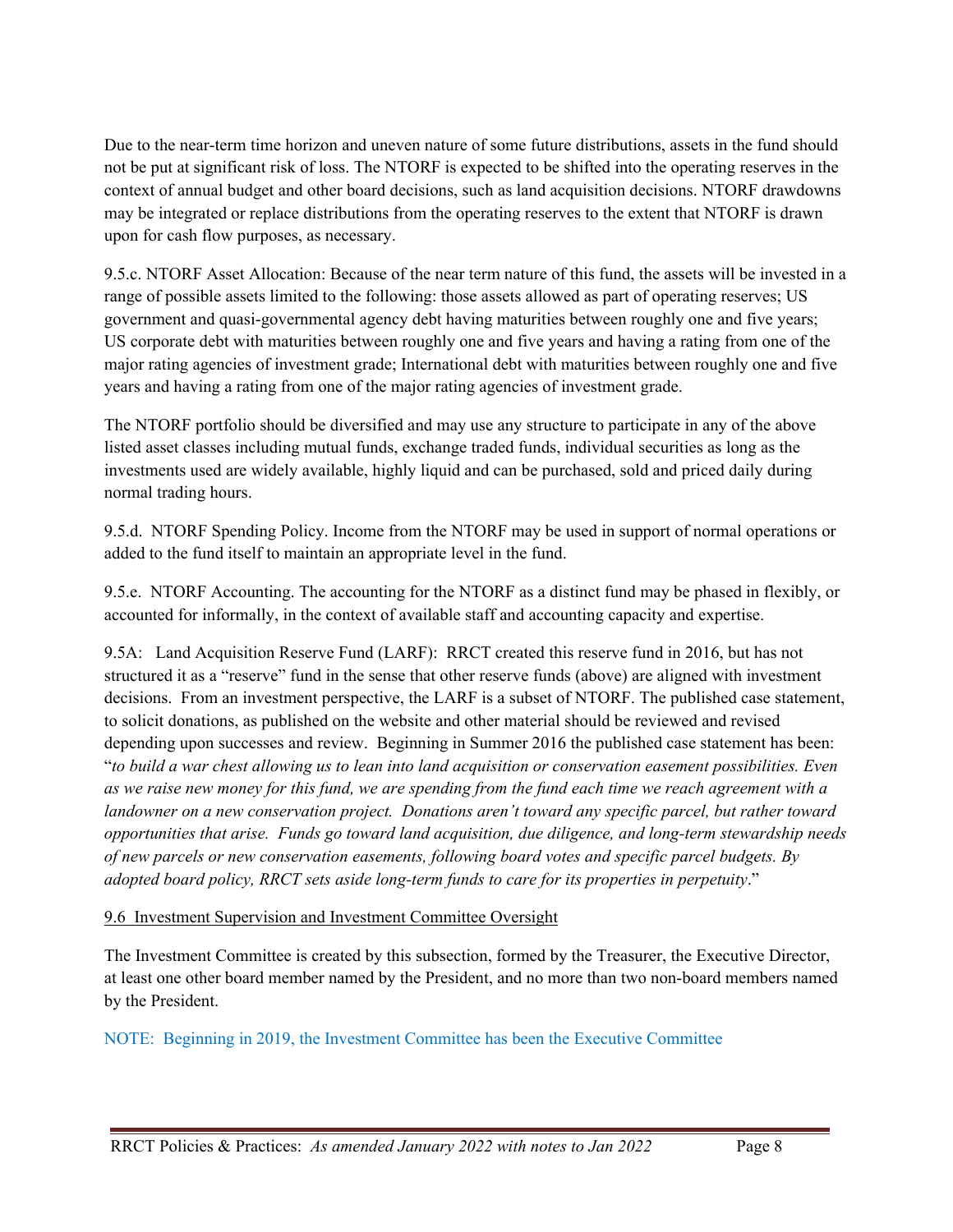The Investment Committee will be responsible to the full RRCT Board of Directors for the oversight of all Reserve Funds and making any recommendations for changes to this policy.

The Investment Committee will review at least annually this policy to ensure that it continues to be appropriate to the needs of the organization, that it reflects the nature of current thinking in the field of investment management for non-profit organizations and that no additions or clarifications are necessary.

The Investment Committee will review the operation and results of the reserve funds periodically and will report to the full Board at least annually. The Treasurer shall report to the Board the performance of all reserves as part of the Treasurer's regular reports. The Investment Committee shall make recommendations to the Executive Committee regarding how to invest the funds of the Trust. The Executive Committee shall approve the specific investment of funds in various investment vehicles. The Treasurer shall make the specific investments, unless the Executive Director is specifically delegated by the Executive Committee, noting that investment accounts typically require additional oversight.

# 9.7: Policy on the Receipt, Ownership, Sale and Transfer of Financial Instruments.

From time to time, RRCT may receive, by charitable gift, by bequest, financial instruments, such as securities or mutual funds. Donations of corporate securities, bonds, mutual funds or other financial instruments shall be sold upon receipt, and the proceeds of sale transferred to the appropriate account to fulfill the donor's intent, and to the appropriate Reserve Fund to advance RRCT's financial management goals. Exceptions to this approach (such as a non-designated use of a restricted gift from a donor) must be approved by the Executive Committee following review by the Investment Committee.

9.8: Conflict of Interest on Financial Matters. Note that RRCT Policies & Procedures Section 7, Conflict of Interest, prevents any Director from materially financially benefitting from any investment or budget decision of the board, without exceptional disclosure, recusal, and other safeguards as prescribed by that policy.

# Section 9.9. Financial Management Policy

*Adopted on January 21, 2003; Amended on February 28, 2012; Renumbered April 16, 2013; Repealed and replaced and renamed July 17, 2018.* 

The following items are board-adopted policy and procedure for financial management of the organization:

9.9.a: **Executive Committee authority to Conduct Business.** Consistent with Article X. 1 of the Bylaws, the Executive Committee shall have the authority to conduct any financial business of the organization that cannot reasonably wait for a regular board meeting, except that the Executive Committee shall publish to the Board its minutes for ratification.

# 9.9.b: **Check Signing, Bank Transactions, Debts, Withdrawal of Reserves.**

- The Executive Director may sign any check or conduct any transaction that is consistent with a budget, a board vote, or an authorization by the Executive Committee.
- Expenses greater than \$1,000 that are not within budget parameters shall have the express consent of the Treasurer such as by an email.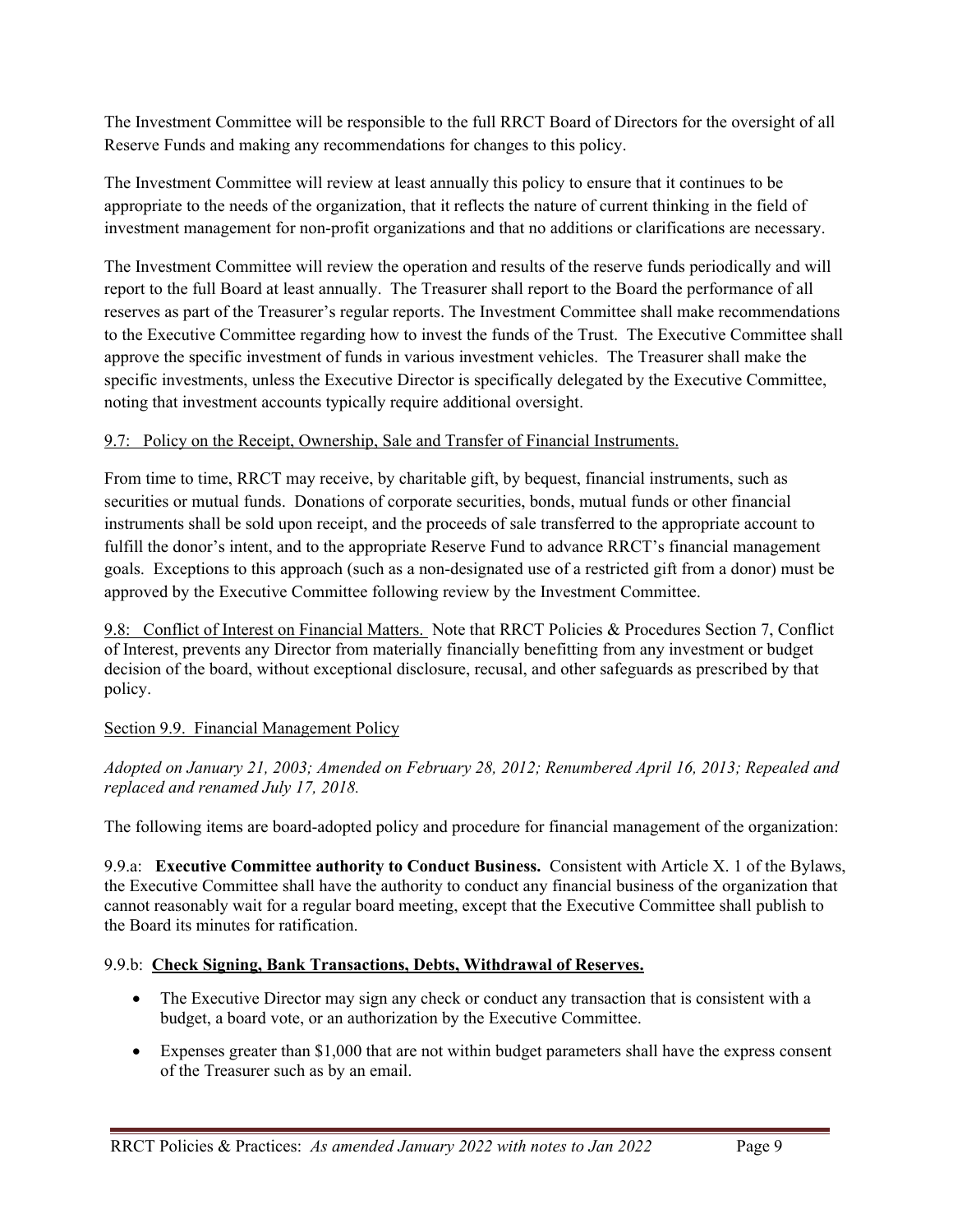- The Executive Director may transfer funds between accounts provided that the transfers are consistent with minutes and recommendations of the Finance Committee and parameters assigned to any account. NOTE: many banks or accounts do not claim to be able to enforce requests for double signatures; some do.
- The President and Treasurer shall have signature authority as possible on all bank accounts or other accounts. The President and Treasurer shall not generally be authorized to use this authority unless there is a vacancy or incapacity of the Executive Director position, or unless double authority is required. Upon vacancy or incapacity, the full board shall be notified in advance of exercise of signature authority by the President or Treasurer
- The organization shall not assume any debts or comparable financial transactions without express resolution by the Board of Directors.
- The organization shall not make withdrawals from or leverage any of the various Stewardship Reserve Funds – beyond adopted policy on annual withdrawals – without express resolution by the Board of Directors.

# NOTE: See motions in minutes of Jan 21, 2020, authorizing officers' signatures on banking resolutions.

# Section 10. Administrative & Human Resources

*Adopted February 28, 2012, amended (Health Insurance Plan update) September 24, 2013. Amended September 13, 2016. Amended April 30, 2019. Amended February 4, 2020. Amended January 11, 2022.*

# Section 10.1: Hiring and Termination

- a. The Royal River Conservation Trust (the Trust, or RRCT) provides equal opportunity to all employees on the basis of individual qualification without regard to race, sex, religion, color, age, national origin, disability, sexual orientation, or other protected factor and does not discriminate in the recruitment, hiring, compensation, promotion, transfer, benefits or any other condition of employment.
- b. The Executive Committee will appoint a Search Committee of at least two people to assist the Executive Director to hire employees, or, in the case of the hiring of the Executive Director, the Executive Committee will appoint a Search Committee of at least three Directors. The Board must approve the hiring of the Executive Director. The Executive Director and Executive Committee will jointly make the decision on hiring other employees, provided compensation and benefits are within adopted budget and policy parameters. Nothing in this section shall be construed to give the Board or the Executive Committee a role – other than budget authority – in the engagement of independent subcontractors, seasonal employees or interns with no expectation of employment beyond 90 days, or employees working ten hours or less per week.
- c. Employees and Board members of the Royal River Conservation Trust cannot be closely related family members such as parents, children, spouses, siblings, in-laws or first cousins. Family members of the Board and contractors who are family members of employees or the Board can be hired on a temporary basis with the approval of the Executive Committee.
- d. Royal River Conservation Trust maintains an employment-at-will policy. Just as employees are free to end their employment with the Trust at any time for any reason, the Trust is free to end the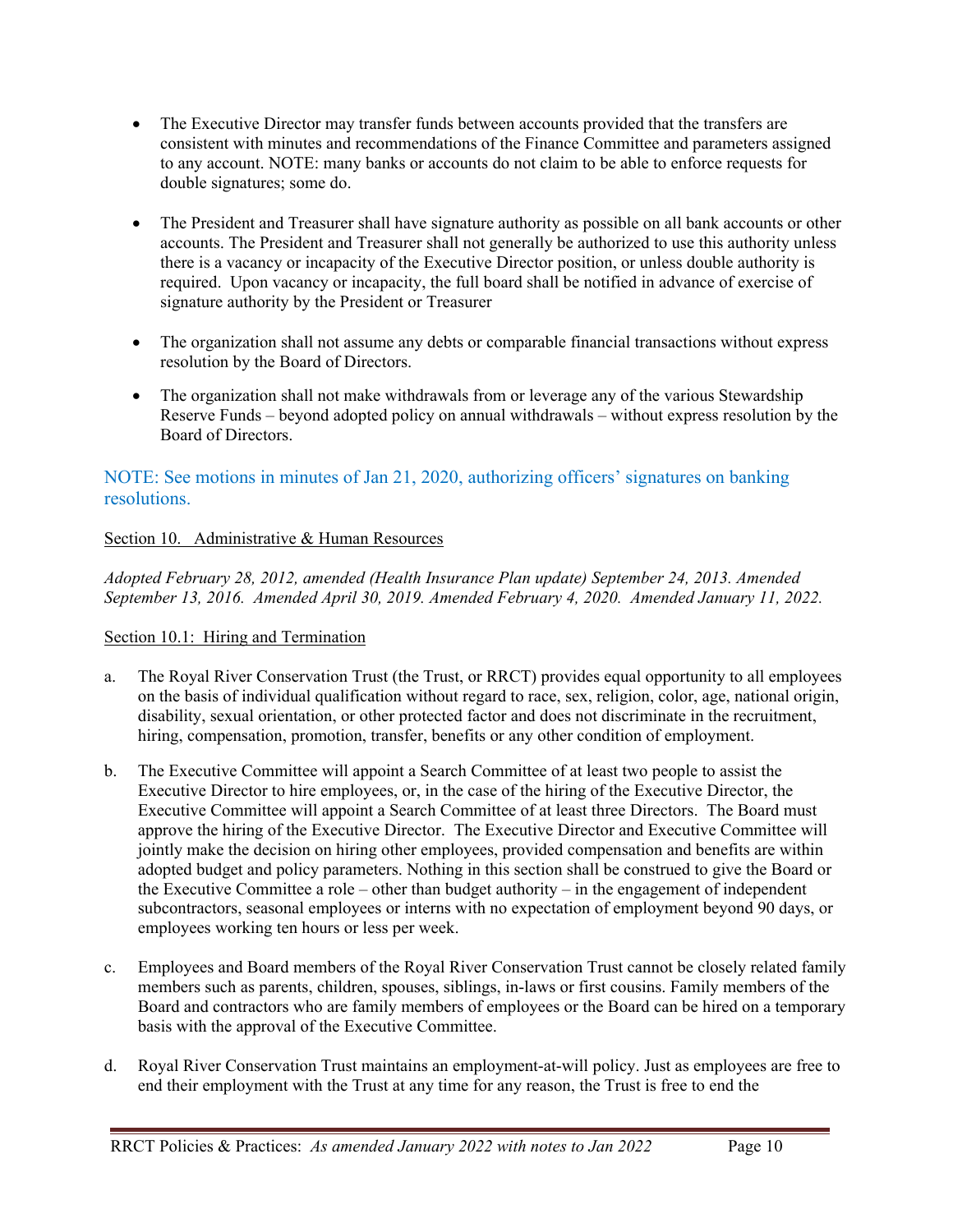employment relationship with any employee at any time. Any verbal statements made by any employee or Board member of the Trust to the contrary are void. An employment contract may be made only in writing and must be authorized and signed by the President of the Board.

e. The Executive Committee must approve the termination or acceptance of resignation of all employees, including the Executive Director. The Executive Director may place an employee on paid or unpaid leave pending approval of termination by the Executive Committee.

Section 10.2: Benefits

10.2.a. The general office hours of the Trust are 8 AM to 5 PM, Monday through Friday.

10.2.b. The Royal River Conservation Trust employee benefits include:

- i. Paid Leave: Holidays; Paid Time Off; Bereavement leave
- ii. Contributions to a Health Insurance Plan
- iii. Professional development
- iv. Family medical leave
- v. Leave of absence
- vi. Jury duty
- vii. Retirement savings plan

The Trust does not provide the following benefits: Employee Assistance Program; Life Insurance; Disability Insurance. The Trust reserves the right to change the Benefits at any time.

10.2.c. Eligibility for Benefits.The Board of Directors determines the benefits levels for various levels of employees. Employees working 30 hours or more per week are considered full-time and thus eligible for full-time benefits, except that calculated days or hours of Paid Time Off and Holidays shall be pro-rated accordingly notwithstanding any language below.

10.2.d. Holidays**.** Holidays are days off with pay. The Trust has 15 paid holidays. The Trust offices will be closed on the following days or their commonly observed work holiday if the holiday falls on a weekend, and the Executive Director may close the office and grant time off with pay infrequently for periods such as the afternoon on the eve of a holiday:

New Year's Day Martin Luther King Day Presidents' Day Memorial Day Juneteenth Independence Day Labor Day Columbus Day Veterans' Day Thanksgiving Day Friday following Thanksgiving Christmas  $Day + four additional days near or surrounding Christmas Day designated by the$ Executive Director.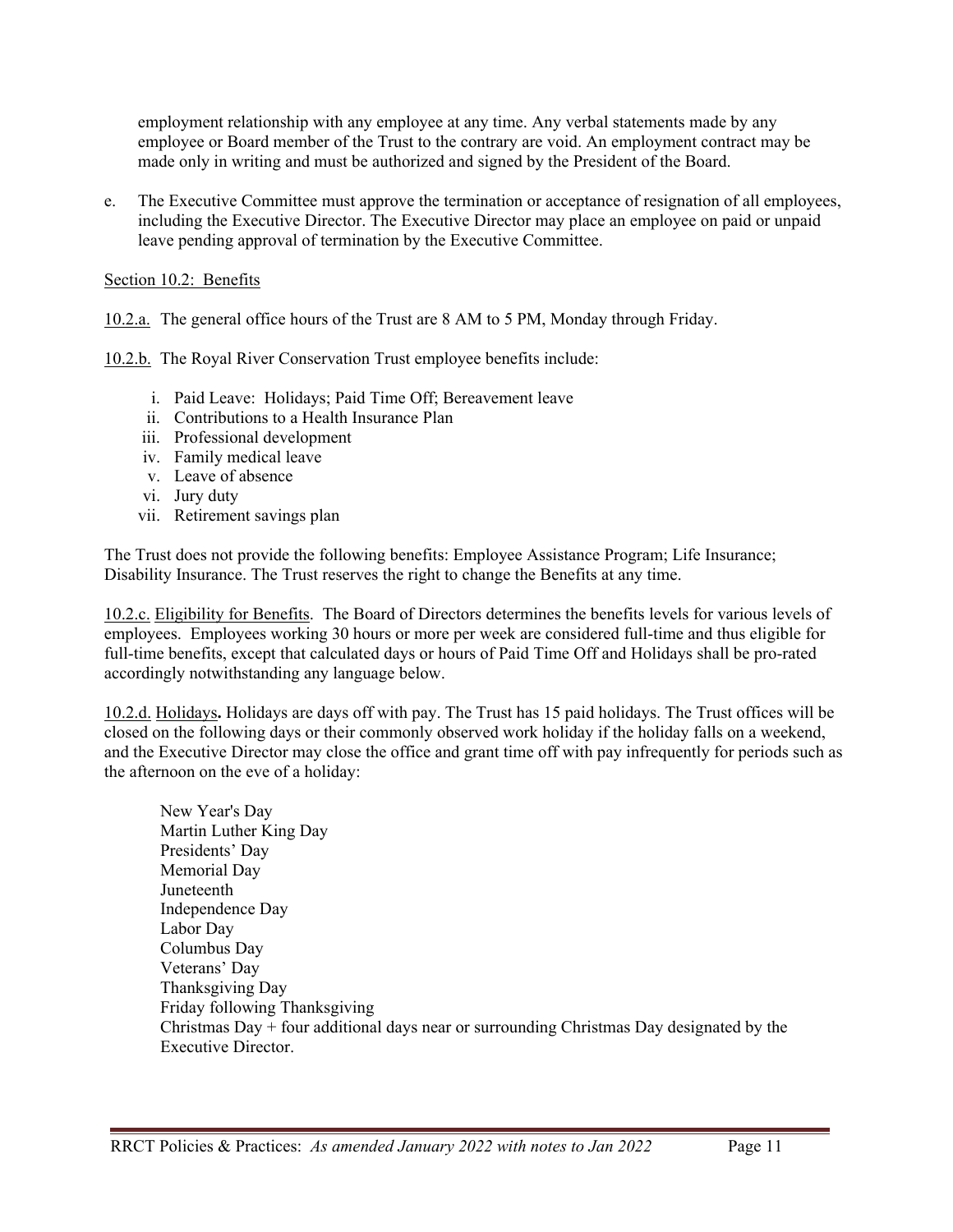Irrespective of holiday status, the Executive Director may assign employees responsibility for remote phone and email responsiveness (end-of-year charitable donation issues, unique neighborhood trail issues) during Holidays and Paid Time Off during the weeks of Christmas and New Year's Eve, or at any other time. Generally, the Executive Director shall ensure that one employee or assigned board member should always be accessible by phone 365 days per year.

If an employee works on a holiday the employee may take an alternate day off in lieu of the holiday worked. Paid Holiday time cannot be carried over to another year.

10.2.e. Paid Time Off: The Trust offers Paid Time Off ("PTO") for its eligible employees. The Board can change the PTO policy at any time. All PTO is earned at a rate of  $1/12<sup>th</sup>$  of the calendar year allotment per month. However, PTO may be taken earlier in the calendar year before it is fully earned, with approval of the Executive Committee. Employees must confer with the Executive Director or Board President about their planned PTO. Up to ten (10) PTO days not taken in a calendar year can be carried over only until April  $30<sup>th</sup>$  of the next calendar year. PTO earned and/or carried over that is not used is forfeited.

Full-time employees receive the following PTO per calendar year:

- Calendar year of hire: earn 1.66 day per month including month of first work day. In the calendar year of hire, vacation can be taken only as earned.
- First four full calendar years: 20 days
- Subsequent calendar years: 25 days

Employees should track PTO on a standardized form. Upon termination of employment, employees will be paid for any earned but unused PTO. The Trust retains the right to charge employees for used but unearned PTO upon termination of employment.

Part time employees will receive no PTO.

PTO includes the concept of Get Well days. If you are not feeling well enough to come into the office or if you are contagious, please stay home. Out of courtesy, you should let the Executive Director or Board President know that you will not be in the office due to illness

10.2.f. Bereavement Leave: The Trust offers paid leave in the event of the death of an immediate family member or life partner. Full time employees are allotted up to five paid days off per event for bereavement leave. Need for bereavement leave for eligible part-time employees will vary on a case by case basis, and is therefore at the discretion of the supervisor.

10.2.g. Contributions to a Health Insurance Plan: The Trust contributes to health insurance for employees. The employee and the Trust work together to find a plan that provides good coverage yet is economical for both the employee and the Trust. Given the dynamic nature of the health insurance market, the Trust reserves the right to modify the programs offered, the provider, and to adjust its employee premium payment policy in response to market changes and the financial situation of the Trust. The Trust will contribute or compensate as an opt-out payment up to \$6000 per calendar year, but no more than plan rates or the employee's out-of-pocket cost for the employee's health insurance only plus taxes. Health insurance reimbursement – if any -- for part time employees will be determined by the Trust.

For out-of-pocket costs for employee health insurance, the RRCT employee may be required to provide to the RRCT Treasurer or Executive Director proof or assurance that medical insurance is in force for the employee and that premiums for the period involved have been paid by the employee.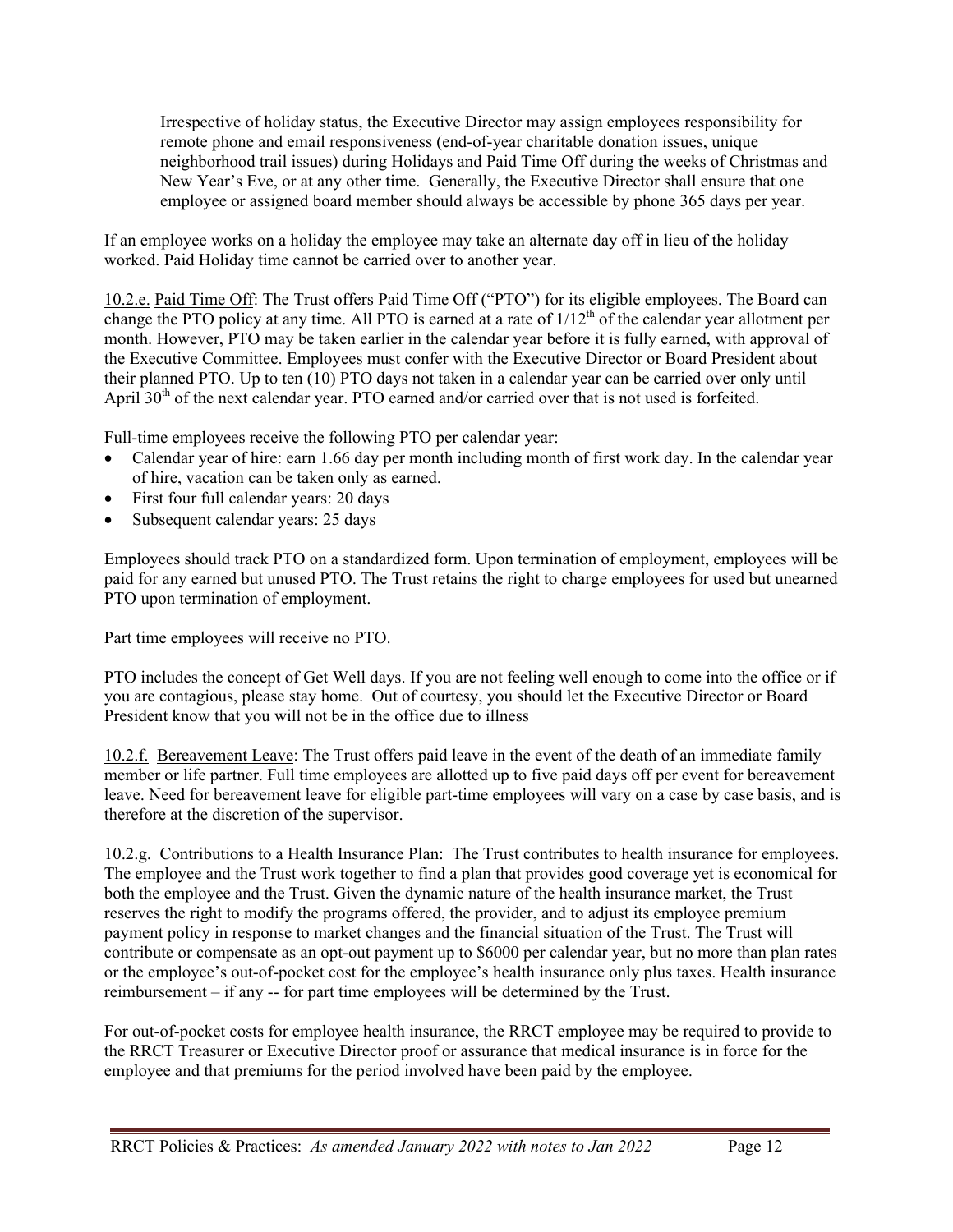To maintain health plan participation requirements, as a condition of employment, RRCT may require that employees either participate in RRCT's health care plan, or show proof that the employee has health insurance coverage from another source.

10.2.h. Professional Development: As part of the Trust's staff development and performance review process, the Trust encourages all employees to take responsibility for their professional development. In the event that any employee has a specific professional development interest (e.g., course, workshop, seminar, conference, etc.) that is directly relevant to their work at the Trust, the Trust encourages the employee to submit a brief proposal for Trust support to the Executive Director or the President of the Board. Such a proposal should include a summary of the professional development activity, its relevance to the employee's current and/or future service to the Trust, the cost and the proposed Trust contribution. The Trust will consider such proposals on a case-by-case basis based on their relevance to the Trust and the Trust's current financial capacity.

10.2.i. Family Medical Leave: During the first twelve (12) months of employment, employees must use earned Vacation and PTO for a serious health condition of the employee or for the serious health condition of the employee's child, parent or spouse or the birth of the employee's child or the adoption of a child 16 years or younger or the donation of an employee's organ for a human organ transplant. Additional time required must be approved by the Executive Committee of the Trust and is unpaid leave up to a maximum total leave time of 10 weeks. Trust employees who have worked for twelve (12) consecutive months for the Trust may be eligible for up to 10 consecutive work weeks of unpaid leave during a two-year period for the conditions described in the preceding sentences. The Trust will continue to pay the health insurance premium costs that would be paid if the employee were working. Should a medical leave exceed 10 weeks in length, the portion in excess of 10 weeks will be considered a "Leave of Absence" for which separate policies exist. Employees considering leave under this provision should confirm the terms of the leave with the Board President.

10.2.j. Leave of Absence: A leave of absence is defined as an excused absence due to personal, professional development or administrative reasons. This provision includes all non-family medical leave absences. Employees may request a leave of absence without pay up to a maximum of 12 weeks. Granting requests for a leave of absence without pay is at the discretion of the Executive Committee, with notice to the Board for any leave beyond five days in one year, after consideration and determination of the following:

The Executive Director may approve for subordinates up to 40 hours of unpaid leave in a calendar year with no involvement of the Executive Committee.

The Executive Committee may or may not guarantee an employee's return to their prior position, at the Executive Committee's sole discretion. If a leave of absence is granted, the employee must first utilize all accrued paid time available to him/her including PTO. All accruals cease when a staff member moves to an unpaid status. Employees granted a leave of absence for personal, professional development or administrative reasons will receive a continuation of their health care benefits to the end of the month in which the leave commenced. Thereafter, an employee on leave may elect to continue health care and other benefits, as permitted by law, regulation and/or benefit provider policy, by paying the full cost of the benefits, including the share ordinarily paid by the Trust. This Leave of Absence policy applies to full-time and eligible part-time employees.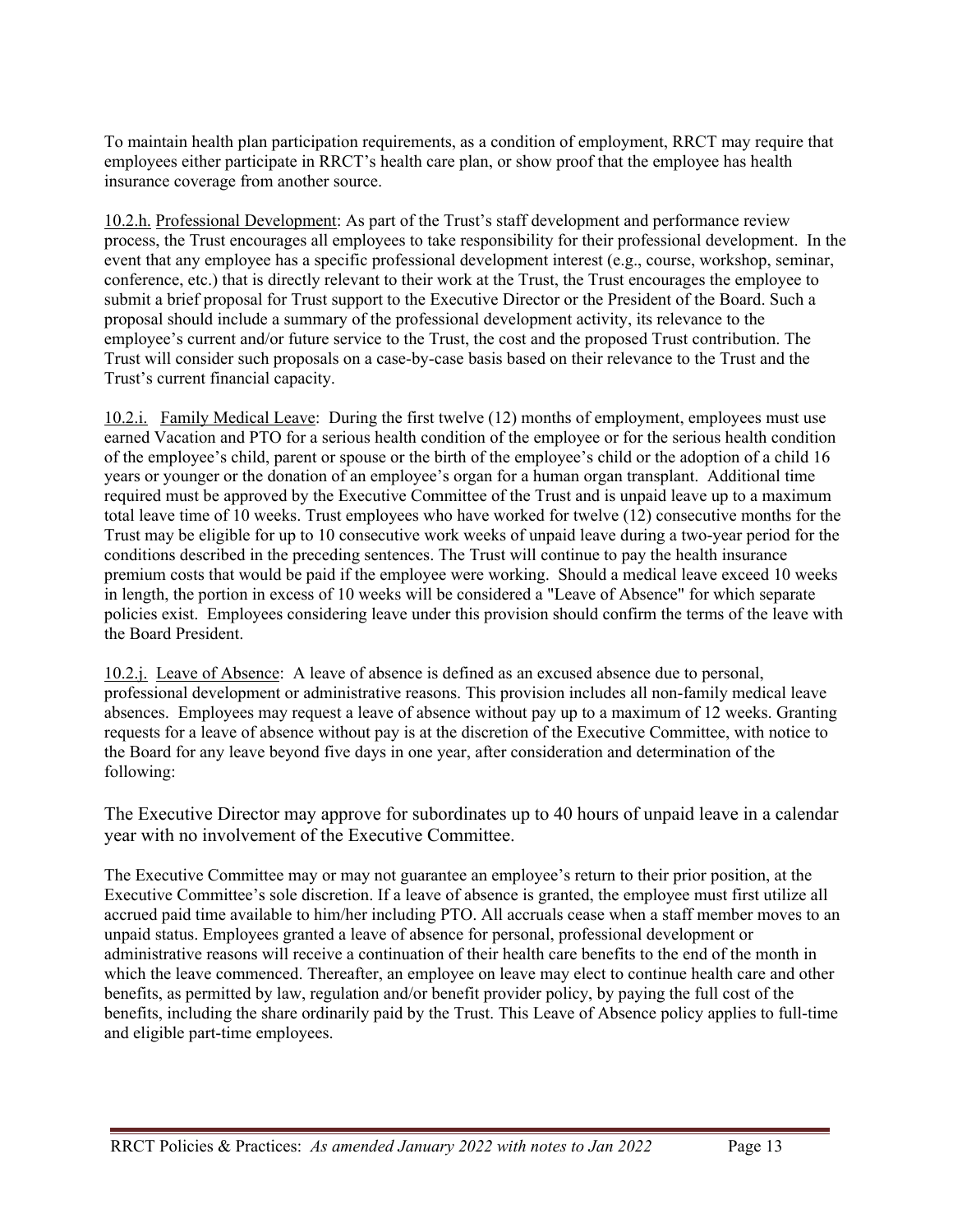10.2.k. Jury Duty: The Trust will provide a leave of absence for mandatory jury duty in the State of Maine. Employees will be compensated for the difference between juror's pay and their Trust pay for up to twenty days of jury duty. In return for such compensation, the Trust expects that the employee will work with their supervisor to cover the responsibilities and tasks of their position to the greatest extent possible. Compensation is available to full-time and eligible part-time employees.

10.2.l. Retirement savings plan: The Trust has established a SIMPLE IRA retirement plan for employees. The plan allows each employee to set up a SIMPLE Individual Retirement Account (IRA) (not a Roth) at the financial institution of the employee's choice. Employees can elect to make wage reduction contributions as a percentage of wages (up to ceilings established by the IRS) and the Trust will match up to 3% of the employee's wages per year. Employees must elect to contribute within windows established by RRCT.

# 10.2.m. Benefit Payments & Adjustments upon Termination of Employment

When an employee leaves the Trust, PTO earned in a partial employment year is calculated. Unused earned PTO is paid to the employee in their final paycheck. Used but unearned PTO may be charged to the employee at the Trust's discretion. Any payments to the employee are contingent upon the employee leaving in a professional manner: returning all keys; returning any work materials or computer equipment from home; making no changes to Trust computer systems such as email, contact lists, financial records, donor records systems, passwords, etc.; taking no written material, equipment or systems that belong to the Trust from Trust offices; etc. The employee must work with the Trust on a plan for the transition to the replacement employee.

Health Insurance: The Trust's responsibility for paying any part of health insurance premiums ends upon termination of employment.

Other: Other benefits will terminate upon termination of employment except as required by law.

10.2.n. Compensation: The Board has sole discretion to determine the wages of all employees. The Board will review the performance of the Executive Director annually and determine any changes to compensation based on Executive Director performance and the financial situation of the Trust. The Executive Director will review the performance of employees and recommend compensation changes to the Board. The Board must approve all compensation changes. Employees shall ensure that their work hours are limited in a manner such that they are not eligible for overtime wages; overtime work hours are not authorized without the express written authorization of both the Executive Director and the Treasurer.

# Section 10.3: Employee and Board Behaviors

10.3.a: Harassment/Discrimination: It is the Trust's policy to provide a work environment free from all forms of discrimination, including sexual harassment. No employee or Board member should be subjected to unsolicited or unwelcome sexual overtures or conduct, either physical or verbal. Nor should they be required to work in an environment in which there is obscene or crude behavior or conversation related to sexual matters. Any threat or insinuation that a refusal to submit to sexual advances will adversely affect employment, wages, or the conditions of employment is strictly prohibited. In addition, employees and Board members shall not engage in conduct of a sexual nature, either physical or verbal, which is unwelcome, personally offensive, intimidating, or hostile. Any employee or Board member who thinks he or she has been the subject of sexual harassment should report the event immediately to the Board President. All such information shall be held in strict confidence, and will only be disclosed on a need--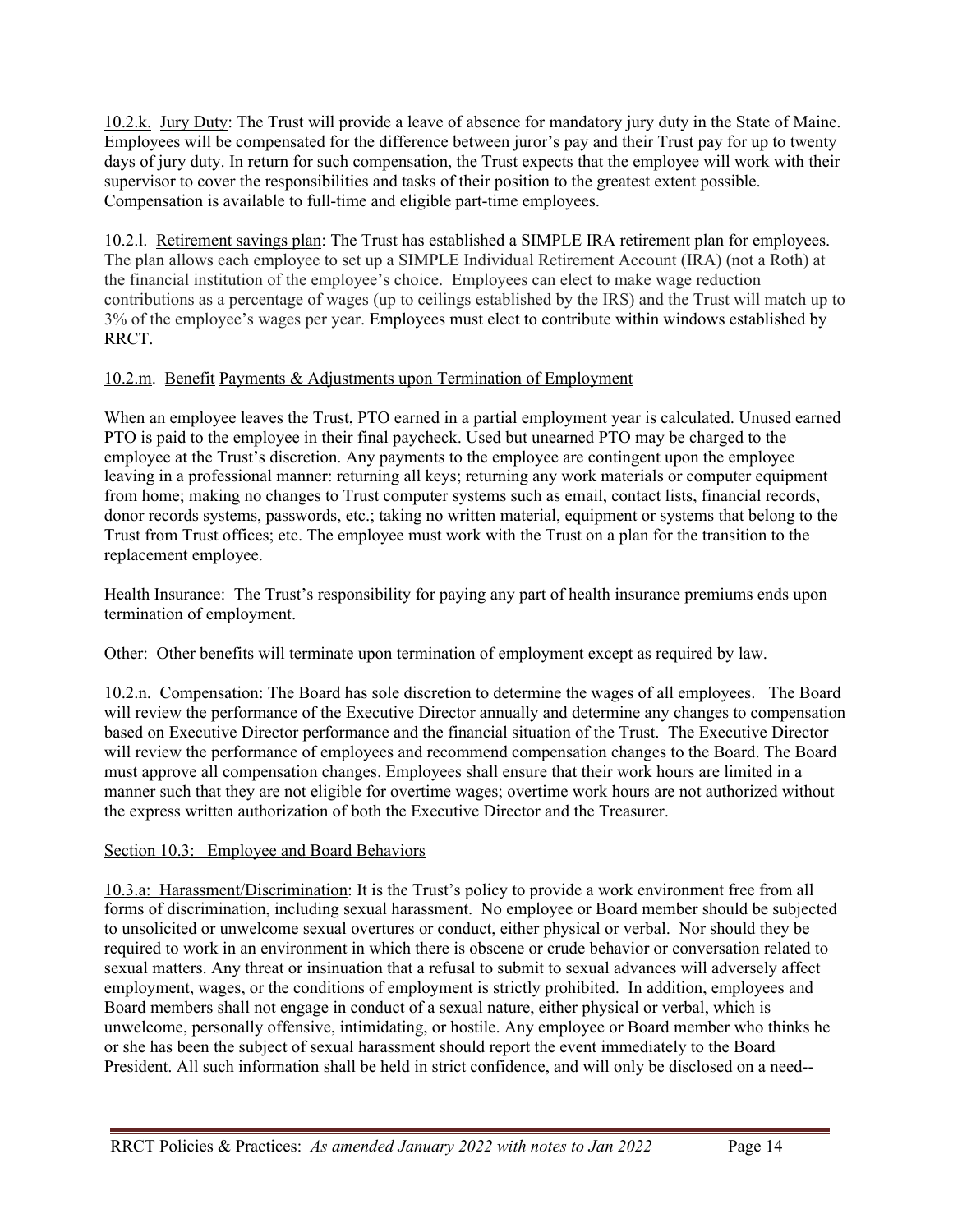to-know basis in order to investigate and resolve the situation. If an investigation establishes that sexual harassment has occurred, the offending employee will be disciplined up to and including termination.

10.3.b: Personal Telephone Calls and Computer Use (Email and Internet). RRCT's computing and communication resources are the property of RRCT. They are to be used for the official business of RRCT. Employees should not have an expectation of privacy in anything they create, store, send, or receive on the computer or telephone systems. It is recognized that some personal business may need to be conducted on RRCT equipment. This should be kept to a minimum and, again, there should be no expectation of privacy. No long-distance telephone calls resulting in extra charges may be made. The use of RRCT equipment for excessive personal communications or shopping, pornography, or criminal activities is prohibited and will result in disciplinary action up to and including termination.

10.3.c: Illegal Substances and Intoxicants. The use of, possession of, distribution of, or working under the influence of illegal substances, alcohol, drugs, or other intoxicants (including operating a motor vehicle on RRCT business), is strictly prohibited in RRCT offices, on RRCT properties and while conducting RRCT business. The Executive Committee may provide exceptions related to alcohol for special occasions or special events. A standing exception is established for the annual holiday potluck and annual celebratory fundraising events, and fundraising house parties or other fundraising events located where the host provides insurance guarantees or insurance is otherwise secured to the satisfaction of the Executive Director. Violation of this policy will result in disciplinary action up to and including termination.

10.3.d: Whistleblower Protection Policy: RRCT requires directors, officers and employees to observe high standards of business and personal ethics in the conduct of their duties and responsibilities. Employees and representatives of RRCT practice honesty and integrity in fulfilling responsibilities and comply with all applicable laws and regulations. This Whistleblower Policy is intended to encourage and enable employees and others to raise serious concerns internally so that RRCT can address and correct inappropriate conduct and actions. It is the responsibility of all board members, officers, employees and volunteers to report concerns about violations of RRCT's code of ethics or suspected violations of law or regulations that govern RRCT's operations. It is contrary to the values of RRCT for anyone to retaliate against any board member, officer, employee or volunteer who in good faith reports an ethics violation, or a suspected violation of law, such as a complaint of discrimination, or suspected fraud, or suspected violation of any regulation governing the operations of RRCT. An employee who retaliates against someone who has reported a violation in good faith is subject to discipline up to and including termination of employment. RRCT has an open-door policy and suggests that employees share their questions, concerns, suggestions or complaints with their supervisor. If you are not comfortable speaking with your supervisor or you are not satisfied with your supervisor's response, you are encouraged to speak with any Board member. Supervisors and managers are required to report complaints or concerns about suspected ethical and legal violations in writing to the Board President, who has the responsibility to investigate all reported complaints. The Board President is responsible for ensuring that all complaints about unethical or illegal conduct are investigated and resolved. All parties will report all complaints and their resolution to the full Board. Anyone filing a written complaint concerning a violation or suspected violation must be acting in good faith and have reasonable grounds for believing the information disclosed indicates a violation. Any allegations that prove not to be substantiated and which prove to have been made maliciously or knowingly to be false will be viewed as a serious disciplinary offense. Violations or suspected violations may be submitted on a confidential basis by the complainant. Reports of violations or suspected violations will be kept confidential to the extent possible, consistent with the need to conduct an adequate investigation. The recipient of a complaint will notify the person who submitted a complaint and acknowledge receipt of the reported violation or suspected violation. All reports will be promptly investigated and appropriate corrective action will be taken if warranted by the investigation.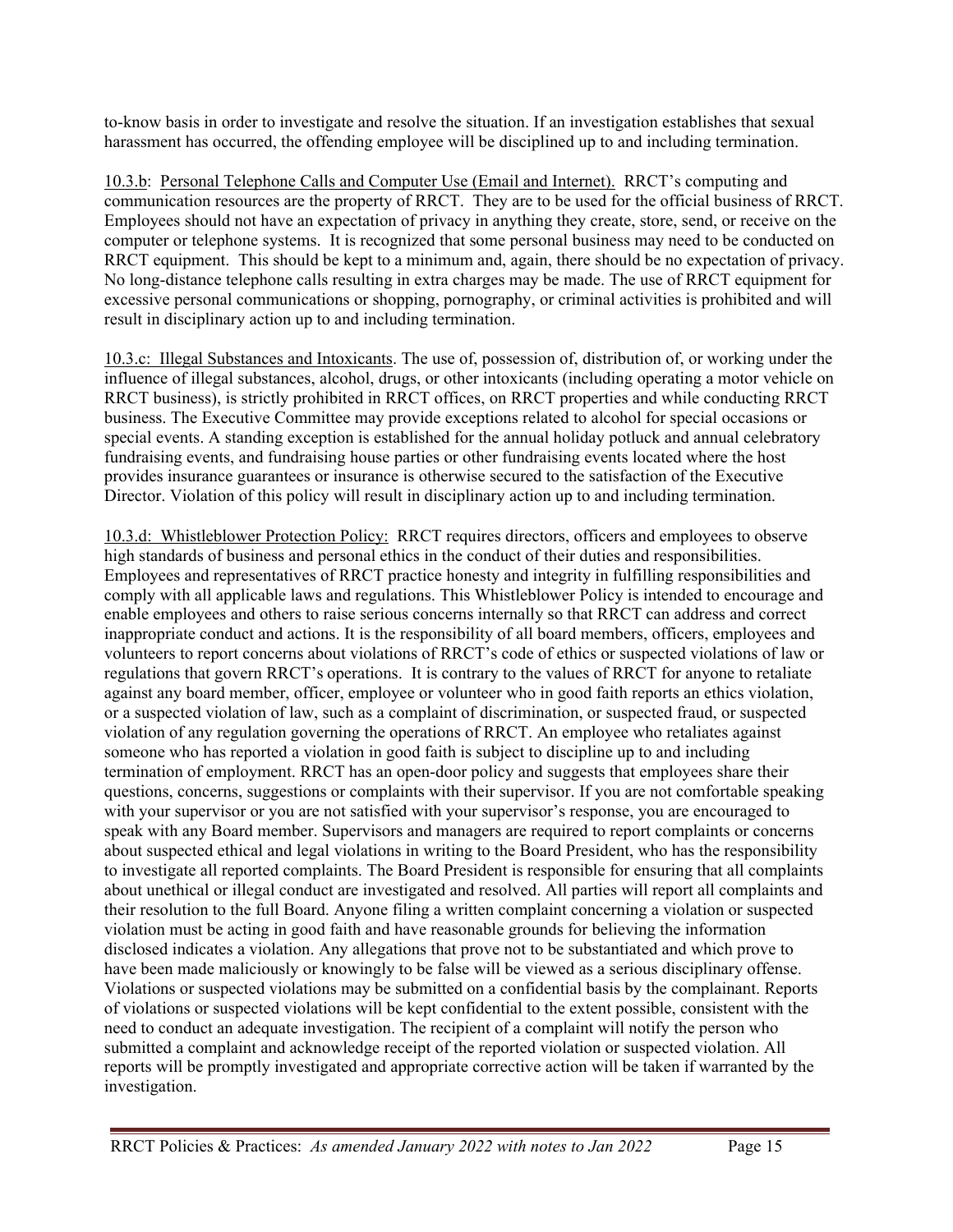#### Section 10. 4: Board Policies

10.4.a. Board Meetings on Human Resource Issues: Each Board Meeting will include an Executive Session to discuss Human Resource issues and performance of employees. If there are no issues to discuss, such a session may be cancelled.

10.4.b. Board Personnel Committee: The Executive Committee is the personnel and human resources committee of the organization.

#### Section 10.5: Travel Expense Reimbursement

10.5.a. Policy for Employee Travel Expense Reimbursement: Employees shall submit a form with receipts no less frequently than monthly for approval to the Executive Director summarizing their travel expenses to be reimbursed. The Executive Director shall submit the form to the Treasurer.

Automobile: Employees shall use their own automobile for travel for RRCT business unless the use of a rental car is approved by the President or Treasurer. RRCT business does not include commuting from home to the normal place of work at RRCT. Employees will be reimbursed at the current IRS reimbursement rate for use of their personal automobile for RRCT business. (In 2020, the IRS rate is 57.5 cents per mile). Employees are encouraged to carpool with others to share and minimize travel expense.

Meals: RRCT will reimburse employees for any meals during travel on RRCT business when total travel time is more than four hours away from the RRCT office. Employees shall use good judgment in selecting meals that are economical but healthy. Employees may pay for, and be reimbursed for, others' meals if the meals constitute a business meeting and/or it is in the best interest of RRCT to host the meals. Employees must submit receipts to the Treasurer for meals to be reimbursed.

Hotel: RRCT will reimburse employees for hotel stays that are required to complete RRCT business. Room and taxes only. Employees shall use good judgment in selecting hotels that are economical but safe and comfortable. Employees must submit receipts to the Treasurer for hotel stays to be reimbursed.

Commercial transportation: RRCT will reimburse employees for economy class air, train, bus or taxi service only on trips required to complete RRCT business. Use of commercial transportation requires prior approval of the President or Treasurer.

10.5.b. Policy for Board of Directors Travel Reimbursement: In general, Board members are expected to pay their own expenses for travel on RRCT business. This includes mileage, parking, tolls, meals, hotel and commercial transportation (air, train, bus, cab). Mileage, parking and tolls for charitable purposes generally are deductible expenses for income tax purposes. Board members will not be reimbursed for travel expense to Board and Committee meetings. For extraordinary travel expense both the President and Treasurer must approve reimbursement. An example would be RRCT business requiring air travel, hotel and meals for a distant conference or significant meeting.

Section 11. Protection of Conservation Lands (RESERVED)

NOTES (updated January 2022):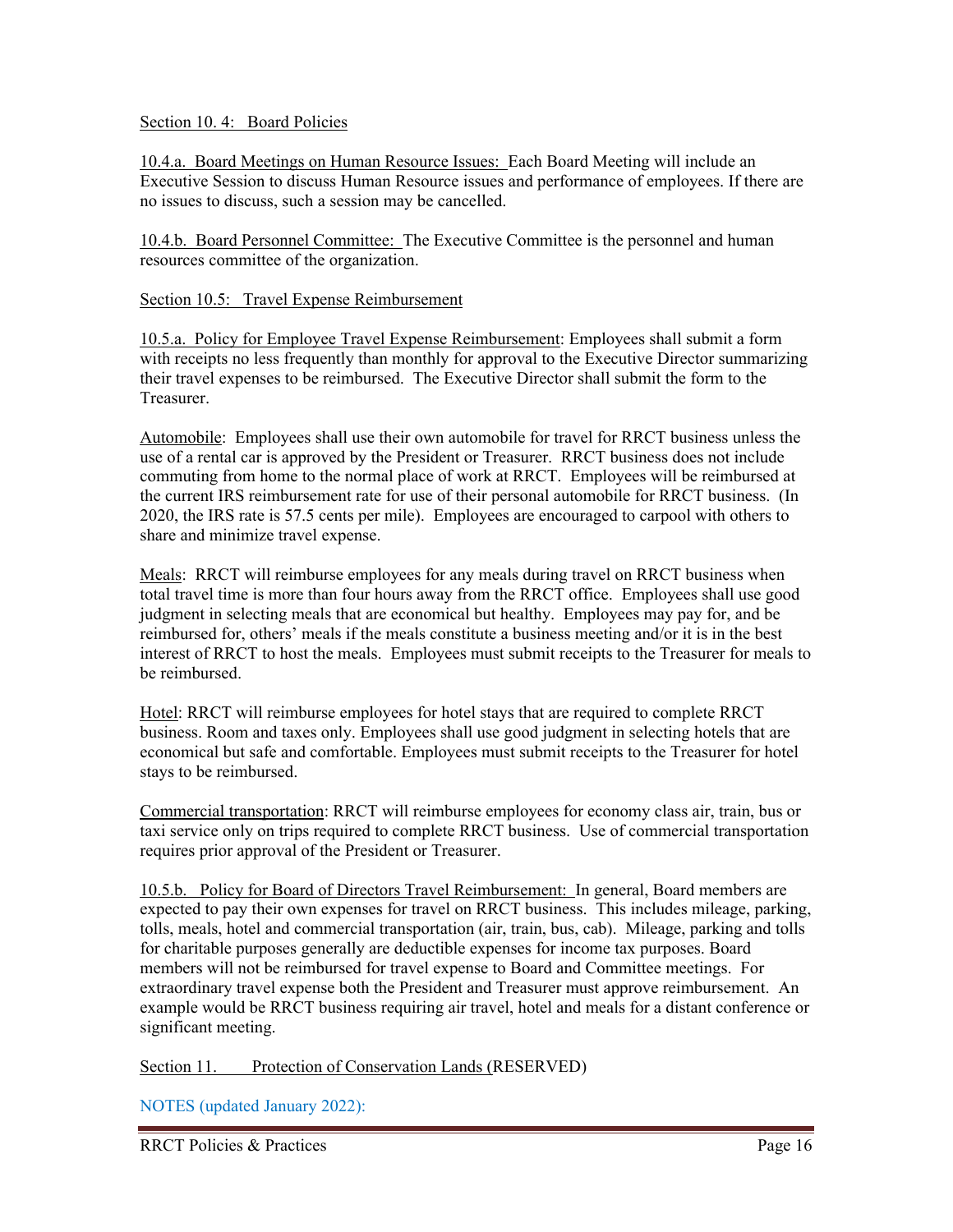Numerous authorities limit the disposition or amendment of conservation lands, including but not limited to RRCT Bylaws, these RRCT policies, Maine law especially regarding conservation easements, IRS guidance, LTA guidelines adopted by RRCT as guidelines, and deeded terms.

Specifically, RRCT's Bylaws ARTICLE XII includes a provision requiring supermajority membership vote prior to a broad range of real estate transactions which might alienate conservation values.

- This provision deserves unique awareness by RRCT Directors and others, to ensure compliance.
- $\bullet$  At its June 19<sup>th</sup>, 2014, annual meeting, the RRCT membership approved a transaction related to the Littlejohn Island Preserve.
- At its September  $11<sup>th</sup>$ , 2018, annual meeting the RRCT membership approved a motion related to a conservation easement on McCartney Street in Yarmouth. At its July 30<sup>th</sup>, 2019, regular board meeting a supermajority of the then-seated board approved a conservation easement amendment.

ARTICLE XII further provides that membership votes shall not be required for alienation of interests in unrestricted land held exclusively for investment purposes.

- This provision deserves unique awareness, if only to maintain a catalog of investment properties that do not require membership votes for alienation.
- By resolutions adopted September 13, 2016, and July 17, 2018, the RRCT Board of Directors designated three acquisitions (completed in 2017 and 2018, now all parts of RRCT's Intervale Preserve, formerly Shepard-Thompson, Chandler Brothers, and Rider-Opportunity Farm parcels) as land held exclusively for investment purposes. On July 30, 2019, those designations west of the Pan Am tracks were revoked by Resolve of the Board of Directors, due to the conservation expectations of the Selectmen as the Selectmen voted to donate more land west of the tracks to RRCT.
- By resolutions adopted September 24, 2019, the RRCT Board of Directors addressed two possible acquisitions intended for transfer to Maine DIFW abutting DIFW's Thurston Marsh off Woodman Road in New Gloucester. RRCT acquired one of these parcels (donation from Donald Chandler) in February 2020.
- By resolution adopted May 1, 2018, the RRCT Board of Directors designated a planned acquisition and its access rights (completed in 2018, formerly Baston, now known as part of the Knight's Pond Preserve) as land and access rights held exclusively for investment purposes. A resolved intent is to transfer this parcel to the Town of North Yarmouth, and to negotiate improved access rights. Seller Baston did not have a charitable posture.
- By resolution adopted September 11, 2018, the RRCT full membership unanimously (supermajority) adopted a resolution declaring the conservation easement at McCartney Street in Yarmouth to be an investment parcel, anticipating school expansion or other future needed amendments At its July  $30<sup>th</sup>$ , 2019, regular board meeting a supermajority of the then-seated board approved a conservation easement amendment. Court filings began in February 2020.
- Various board resolutions in 2021 addressed a needed residential well at North Yarmouth's Long Hill Road Preserve, and planned transfers of RRCT's Big Falls Preserve. Those board resolutions are conditioned upon future meetings of the full membership.
- These notes in this policy document are the only record of these designations, other than the minutes of several board meetings; if such designations grow, RRCT should review a recordkeeping protocol for such designations. Future Board-adopted management plans will provide opportunities for awareness.

ARTICLE XII further provides that purchase money financing and sales of a portion of any larger parcel acquired, and such alienation of interests in unrestricted land held exclusively for investment purposes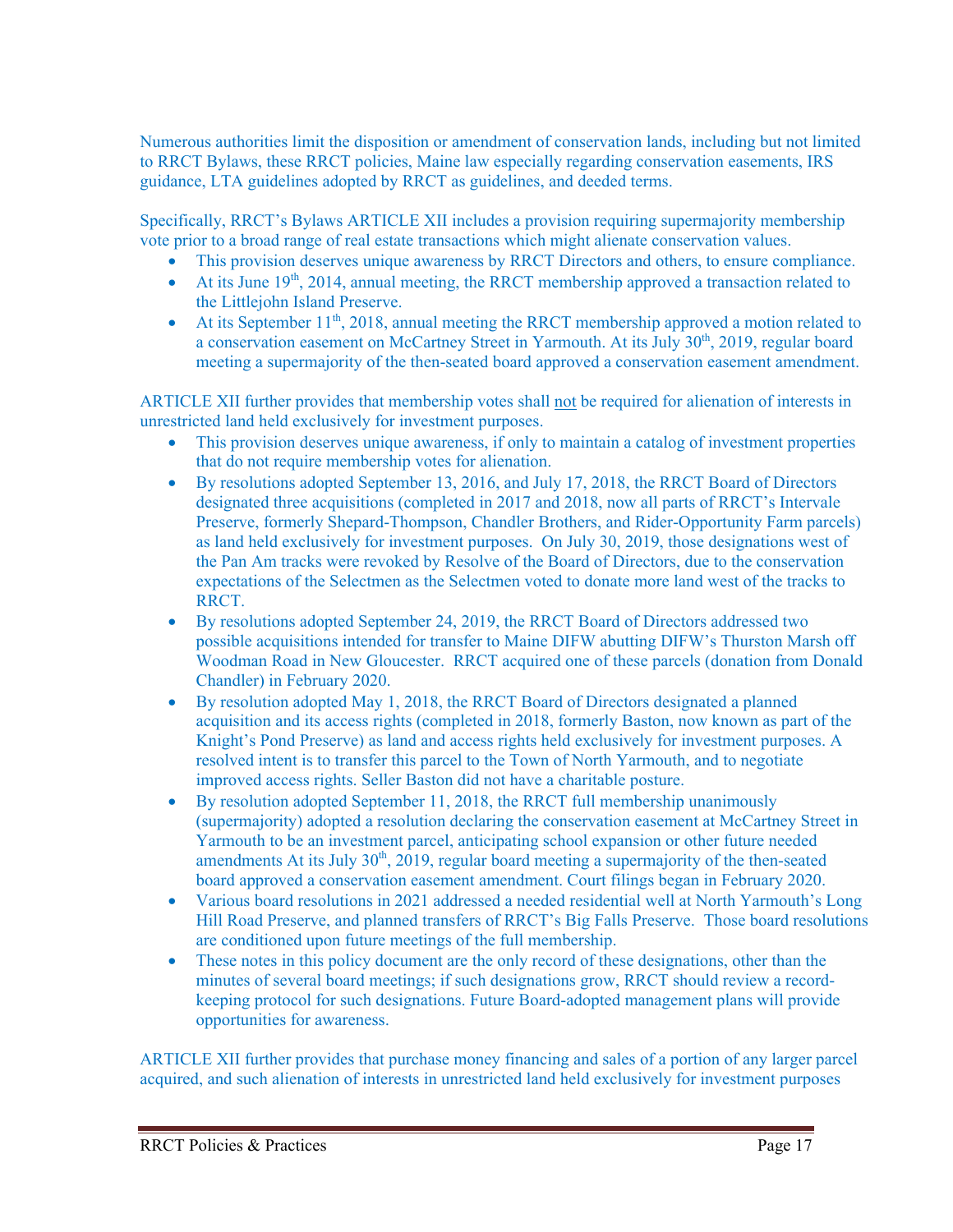shall require the affirmative vote of two-thirds of the total number of directors then in office (emphasis supplied).

- This provision deserves unique awareness, should RRCT ever choose to use financing for an acquisition.
- This provision requiring a supermajority vote of directors deserves unique awareness should RRCT ever choose to swap or donate or otherwise address any of the various parcels above (Intervale, Knight's Pond Baston, or others as the list grows). This 9/24/19 Thurston Marsh vote was recorded as supermajority authorizing transfer to DIFW whenever ripe.

#### Section 12. Stewardship

#### Section 12.1. Tobacco-Free Policy.

*Adopted February 28, 2012.*

Purpose: The purpose of this policy is to protect, preserve, and promote the health, safety, welfare, and quality of life of the guests and employees of RRCT, and to reduce fire and litter risks on properties owned or managed by RRCT.

Policy: No person(s) shall use/partake of any form of tobacco on any RRCT preserve or RRCT conservation land. This policy does not apply to those lands on which RRCT holds a conservation easement but not fee ownership.

Notice & Enforcement:

- 1) RRCT has limited resources for enforcement, but may post prohibition notices on properties, in print material, or on websites. Prohibition notices – if any – shall be within the context of best practices for informational signage and should not unduly clutter kiosks or other signage installations.
- 2) For any person(s) who violate this policy, RRCT staff and board members and their appointed designees shall request that the person(s) cease their violating practice immediately in the form of a verbal warning. If the person(s) refuse to cease, designees authorized by the same authority may request that the person leave the designated area. The refusal of any person(s) to leave such an area as requested may be considered a trespass in accordance with State of Maine law.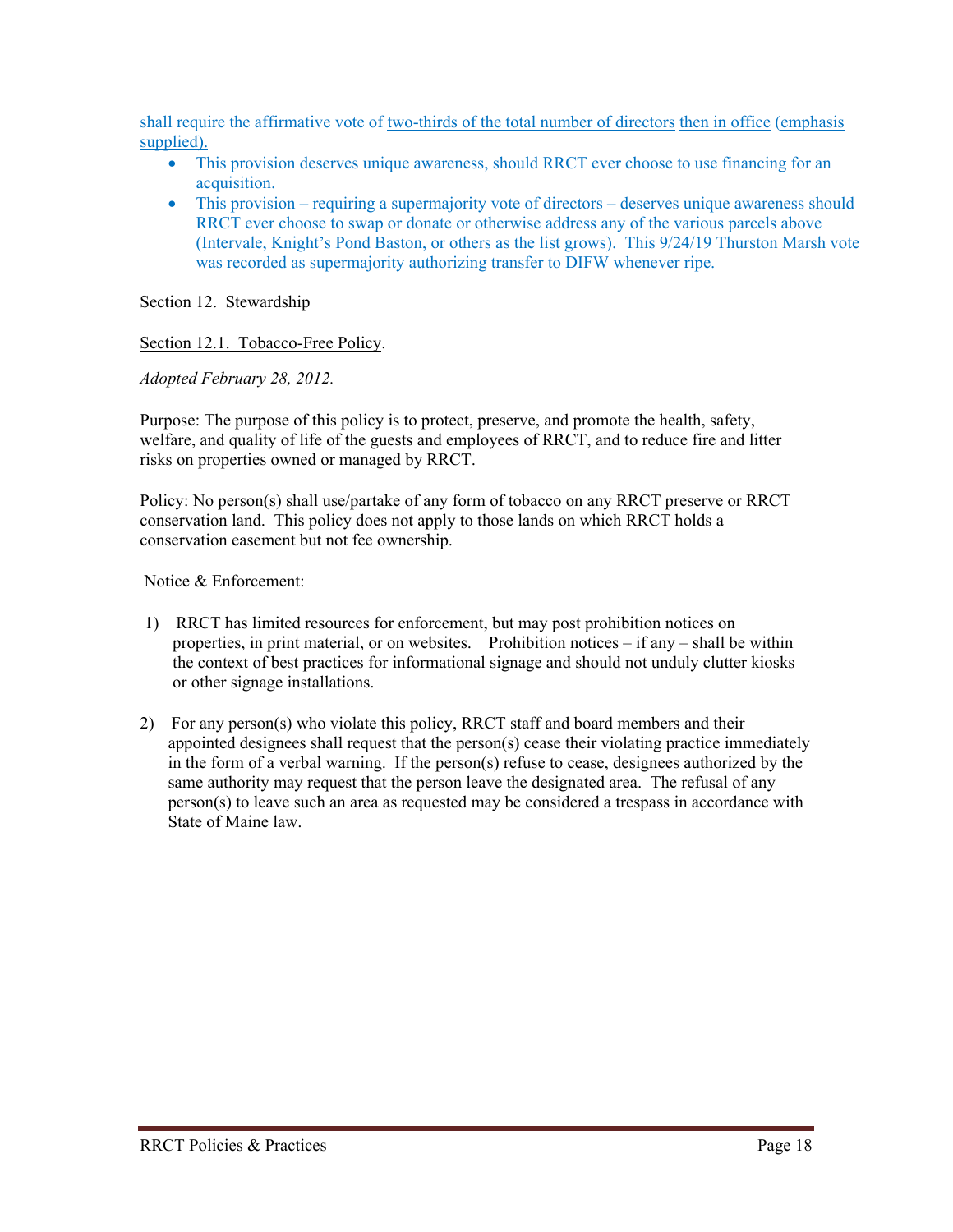#### Practice A: "Criteria Checklist" of the Lands Committee

*Acknowledged by the board as a guideline, February 28, 2012. These guidelines may be subsequently amended by the Lands Committee, and updated in this comprehensive Policies & Practices document, without future Board votes.* 

| Royal River Conservation Trust<br>Criteria Checklist                                                      |                |       |              |
|-----------------------------------------------------------------------------------------------------------|----------------|-------|--------------|
| PROPERTY AND REVIEW INFORMATION                                                                           |                |       |              |
|                                                                                                           |                |       |              |
|                                                                                                           |                |       |              |
| Property Description:                                                                                     |                |       |              |
| Map __ Lot _____ Acreage ________                                                                         |                |       |              |
| Lands Committee Approval: YES NO                                                                          |                |       |              |
| <b>PHASE I</b>                                                                                            |                |       |              |
| <b>RRCT CRITERIA</b><br>Large Undeveloped Area (select one)                                               | <b>POINTS</b>  | TOTAL | <b>NOTES</b> |
|                                                                                                           |                |       |              |
| 1.10-19 acres                                                                                             | 1              |       |              |
| 1. 20-39 acres                                                                                            | $\overline{2}$ |       |              |
| 1.40-99 acres                                                                                             |                |       |              |
| $100+$ acres                                                                                              |                |       |              |
| Connectivity to Protected Lands (select one)                                                              |                |       |              |
| Within 1/4 mile of currently conserved land,                                                              | 1              |       |              |
| Abutting conserved land                                                                                   | 3              |       |              |
| Connecting parcel between 2 conserved properties 5                                                        |                |       |              |
| Identified within RRCT's Conservation Plan                                                                |                |       |              |
| The property is within RRCT's focus areas as<br>identified in the Conservation Plan.                      | 5              |       |              |
| The property is similar in character to focus areas<br>identified in the plan but is not included itself. | 4              |       |              |
| Natural Resource Values (select all that apply)                                                           |                |       |              |
| Protection of freshwater resource (pond, lake, stream)                                                    | 4              |       |              |
| Protection of groundwater resource/aquifer                                                                | 3              |       |              |
| Prime agricultural soils                                                                                  | 4              |       |              |
| Inland wading bird and/or waterfowl habitat                                                               | 3              |       |              |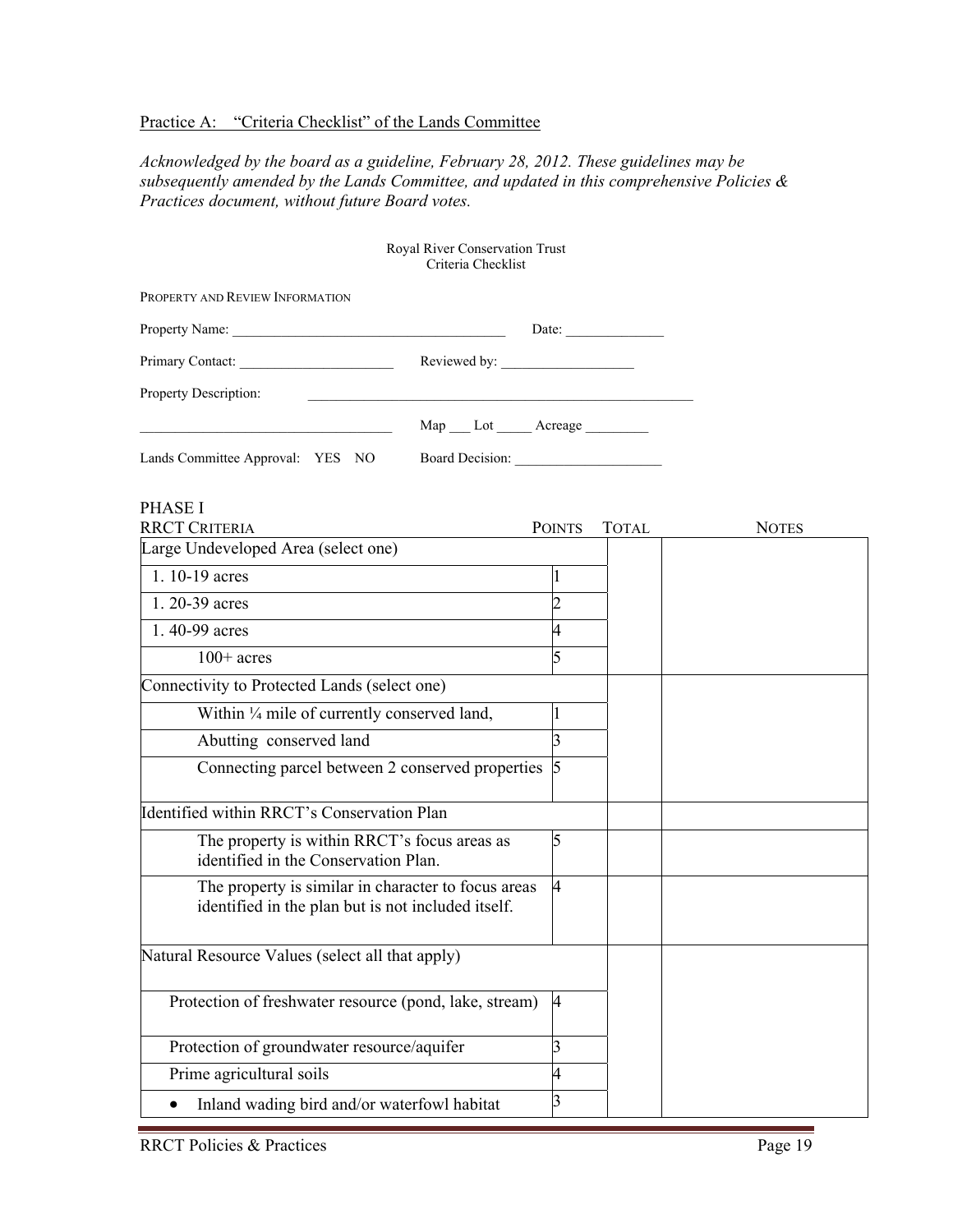| Protection of significant forests                                                     |   |  |
|---------------------------------------------------------------------------------------|---|--|
| Working farmland                                                                      |   |  |
| Protection of wetlands and vernal pools                                               |   |  |
| Edge habitat (fields/forest or upland/shoreline)                                      | 3 |  |
| Coastal and marine resource                                                           |   |  |
| Public Access values (select all that apply)                                          |   |  |
| Continue/restore traditional low impact recreational $\beta$<br>uses by the community |   |  |
| Access for low impact recreational uses                                               | 4 |  |
| <b>Coastal Access</b>                                                                 |   |  |
| Scenic values (select all that apply)                                                 |   |  |
| Open fields                                                                           |   |  |
| High elevation vista                                                                  |   |  |
| Scenic views                                                                          |   |  |
| Historic view                                                                         |   |  |
| And Visible from public road or water                                                 | 3 |  |
| Historic/Cultural values (select all that apply)                                      |   |  |
| Protection of a section of a village                                                  |   |  |
| Archeological feature                                                                 |   |  |
| Historic building/place                                                               | 2 |  |
| Total Score:                                                                          |   |  |
|                                                                                       |   |  |

Significant sand and gravel aquifers can be seen on Google Earth. Can reach a total of xx points; less than 10 points, consider not accepting (depending upon other factors, including public benefit  $&$  feasibility)

PUBLIC BENEFIT (IRS STANDARDS) YES NO N/A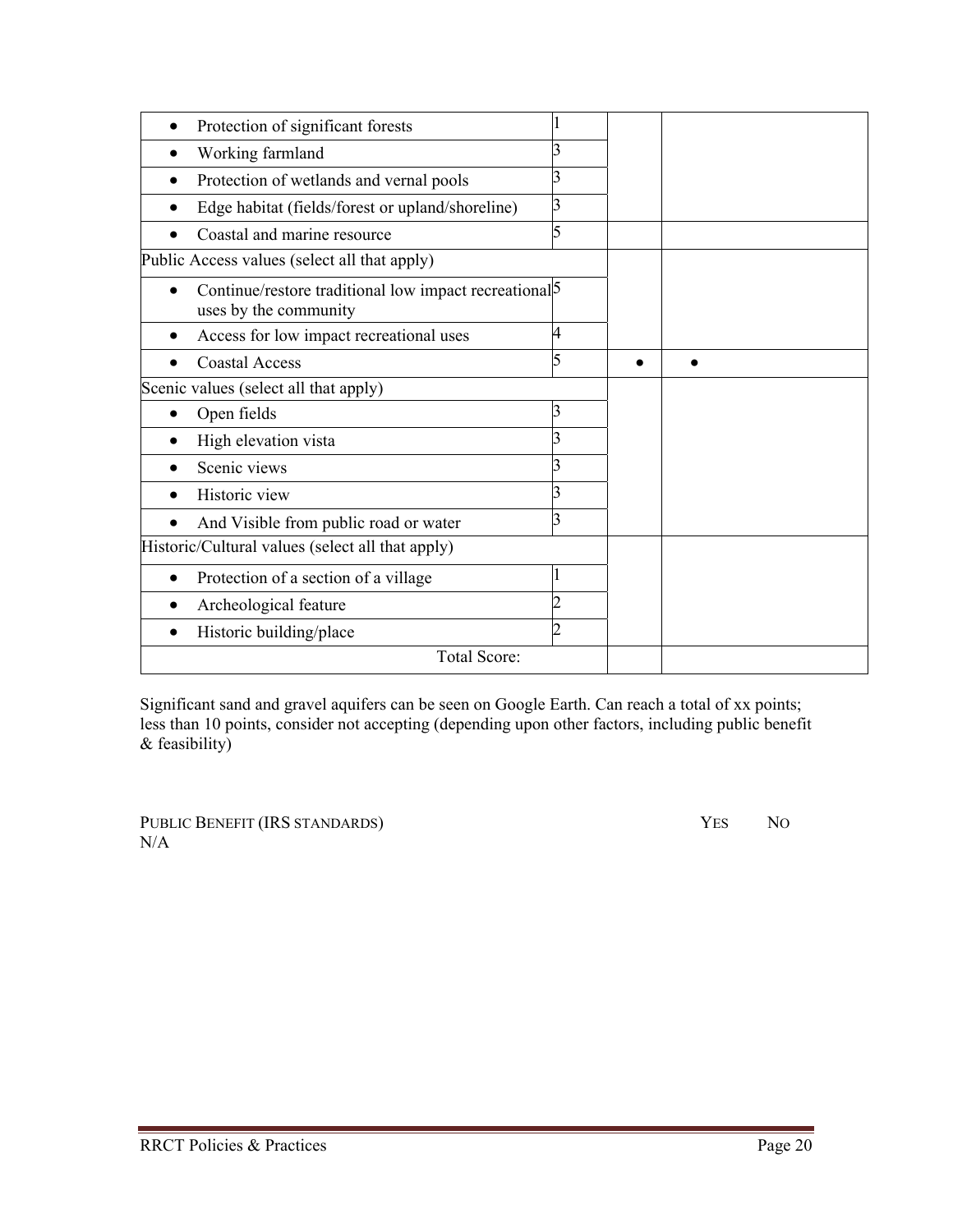| Provides public access to land or water for outdoor recreation and/or           |  |  |
|---------------------------------------------------------------------------------|--|--|
| educational use                                                                 |  |  |
|                                                                                 |  |  |
|                                                                                 |  |  |
|                                                                                 |  |  |
|                                                                                 |  |  |
|                                                                                 |  |  |
|                                                                                 |  |  |
|                                                                                 |  |  |
|                                                                                 |  |  |
|                                                                                 |  |  |
|                                                                                 |  |  |
|                                                                                 |  |  |
|                                                                                 |  |  |
|                                                                                 |  |  |
| Contains important natural features, including but not limited to:              |  |  |
| Exemplary natural communities identified by MNAP                                |  |  |
| Inland wading bird and/or waterfowl habitat                                     |  |  |
| Significant wetlands                                                            |  |  |
| Wildlife habitat                                                                |  |  |
|                                                                                 |  |  |
|                                                                                 |  |  |
|                                                                                 |  |  |
|                                                                                 |  |  |
|                                                                                 |  |  |
| Contains habitat for federally or state listed endangered species or species of |  |  |
| concern (as noted on BWH maps)                                                  |  |  |
|                                                                                 |  |  |
|                                                                                 |  |  |
|                                                                                 |  |  |
|                                                                                 |  |  |
| Provides natural scenic values and is visible from public lands, roads or       |  |  |
| water (preservation of open space)                                              |  |  |
|                                                                                 |  |  |
|                                                                                 |  |  |
|                                                                                 |  |  |
| Is an active farm or has the potential (preservation of open space)             |  |  |
|                                                                                 |  |  |
|                                                                                 |  |  |
|                                                                                 |  |  |
| Contains prime agricultural soils defined by NRCS                               |  |  |
|                                                                                 |  |  |
|                                                                                 |  |  |
|                                                                                 |  |  |
|                                                                                 |  |  |
| Is a productive working forest or has the potential (preservation of open       |  |  |
| space)                                                                          |  |  |
|                                                                                 |  |  |
|                                                                                 |  |  |
|                                                                                 |  |  |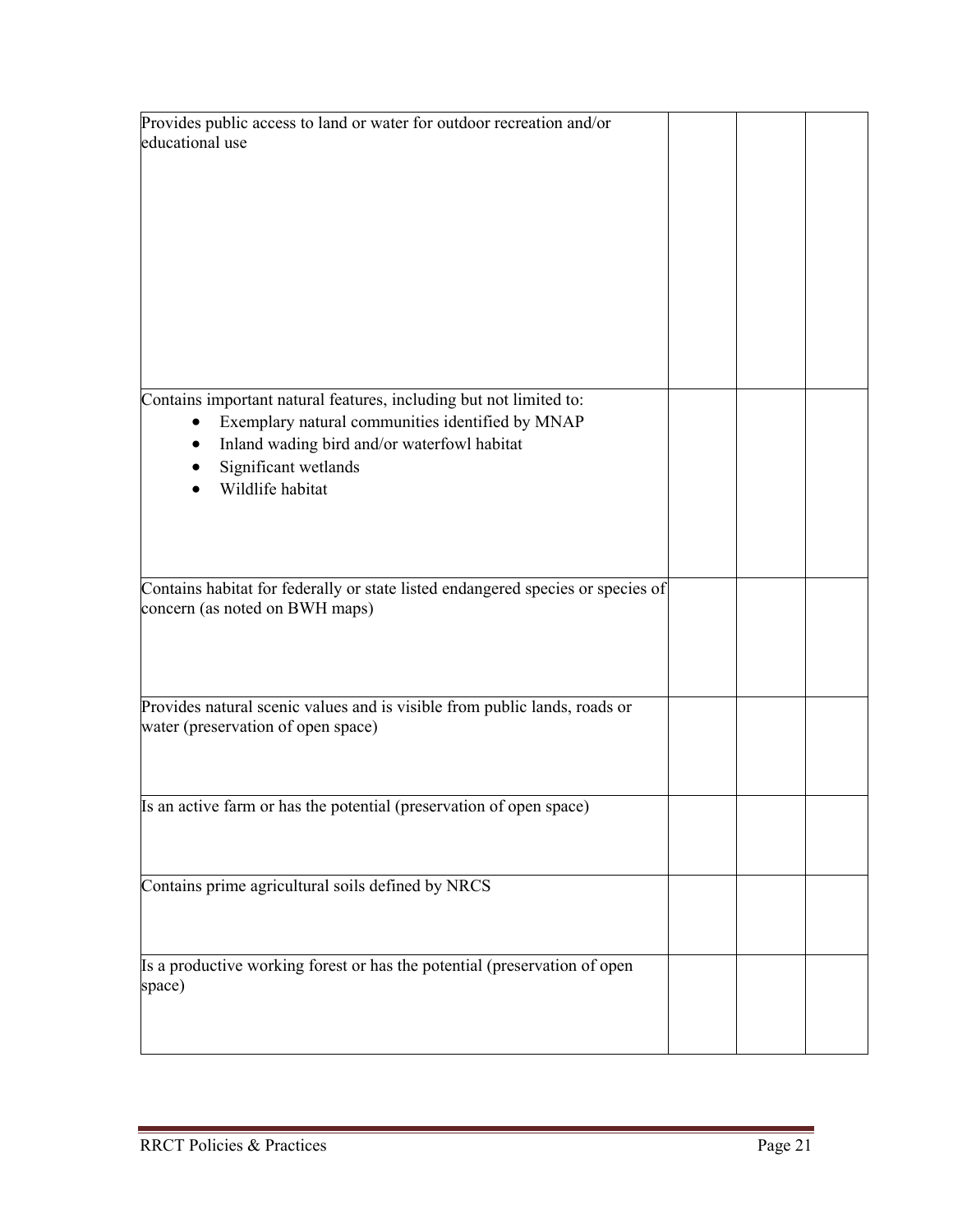| Protection contributes to the furtherance of a clearly delineated federal, state<br>or local conservation plan or policy. (refer to Comprehensive Plan and<br>Maine Statutes) |  |  |
|-------------------------------------------------------------------------------------------------------------------------------------------------------------------------------|--|--|
| Preserves a historically important land area or certified historic structure                                                                                                  |  |  |

MNAP: Maine Natural Area Program. Significant: resources mapped on Beginning with Habitat maps. NRCS: Natural Resources Conservation Service. Preservation of open space: public benefit category under the IRS Code.

At least two of the above public benefit tests must be met, or the Lands Committee should explain why RRCT should invest effort in a project that has limited public benefit. Explanation if needed:

 $\mathcal{L}_\text{max} = \frac{1}{2} \sum_{i=1}^n \mathcal{L}_\text{max}(\mathbf{x}_i - \mathbf{y}_i)$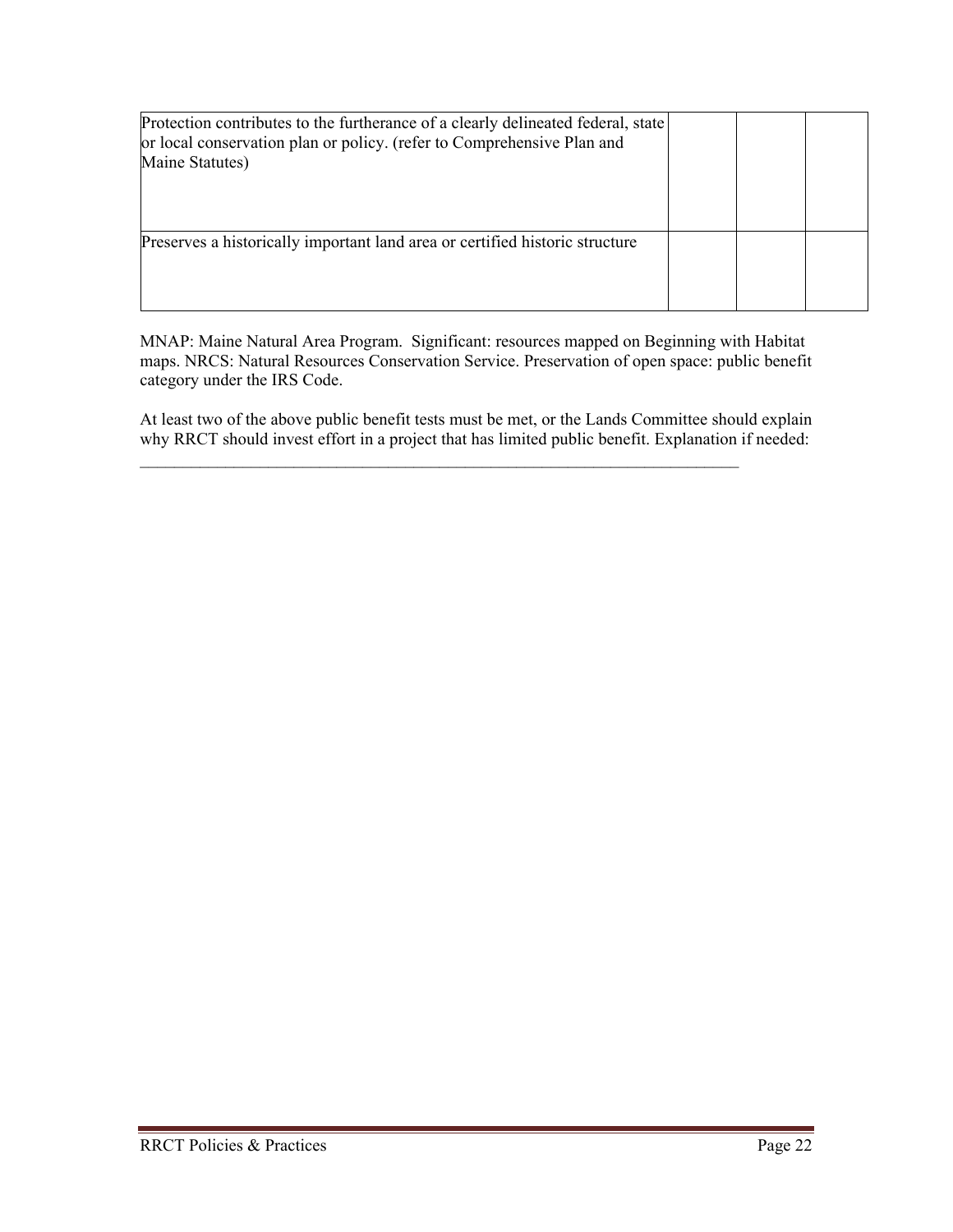#### PHASE II ASSESSMENT

#### FEASIBILITY (TO BE EVALUATED THROUGH THE COURSE OF THE PROJECT) YES NO  $N/A$

| N/A                                                                                                                                                                                                                                                                                                                                                                                                                                                                                                                                                   |  |  |
|-------------------------------------------------------------------------------------------------------------------------------------------------------------------------------------------------------------------------------------------------------------------------------------------------------------------------------------------------------------------------------------------------------------------------------------------------------------------------------------------------------------------------------------------------------|--|--|
| RRCT has the financial resources to accept the donation or complete the purchase<br>of the conservation interest                                                                                                                                                                                                                                                                                                                                                                                                                                      |  |  |
| RRCT has estimated the stewardship costs and determined that the easement or<br>deed can be monitored and managed in perpetuity without irreversible depletion of<br>RRCT's financial or human resources                                                                                                                                                                                                                                                                                                                                              |  |  |
| The natural resources of the property have not been substantially degraded, or<br>there is a feasible restoration plan                                                                                                                                                                                                                                                                                                                                                                                                                                |  |  |
| Hazardous wastes have not been identified on the property and it is free of other<br>waste, dangerous structures or other burdens or there is a plan to address these<br>concerns                                                                                                                                                                                                                                                                                                                                                                     |  |  |
| The easement or deed is not encumbered by rights (including mineral,<br>development or water) reserved by the grantor that diminish the property's<br>conservation values, or inhibit RRCT's ability to protect or use the property.                                                                                                                                                                                                                                                                                                                  |  |  |
| The property has legal access. (access for RRCT to monitor the property-not the<br>same as public access)                                                                                                                                                                                                                                                                                                                                                                                                                                             |  |  |
| The property can be protected by RRCT with reasonable effort in relation to the<br>property's conservation value.<br>• There are no significant defects or problems in the title<br>• There are no property encroachments or boundary disputes<br>Well-defined and prominent features mark the boundary; or either<br>the landowner or the land trust can cover the cost of survey and/or<br>boundary agreement                                                                                                                                       |  |  |
| Protection by RRCT is the most effective way to achieve conservation and there is<br>no other more qualified conservation organization available to better conserve this<br>land                                                                                                                                                                                                                                                                                                                                                                      |  |  |
| There are positive community-based implications with accepting this easement or<br>deed, such as:<br>Is supported by a substantial number of residents in the community<br>The public benefit is clearly evident to the community (such as a<br>scenic view is readily visible or accessible to the public)<br>Has educational value to the community<br>Its protection is consistent with traditional land use<br>Is supported in the Town Comprehensive Plan<br>Forming and using Partnerships with other entities to enhance RRCT<br>effectiveness |  |  |